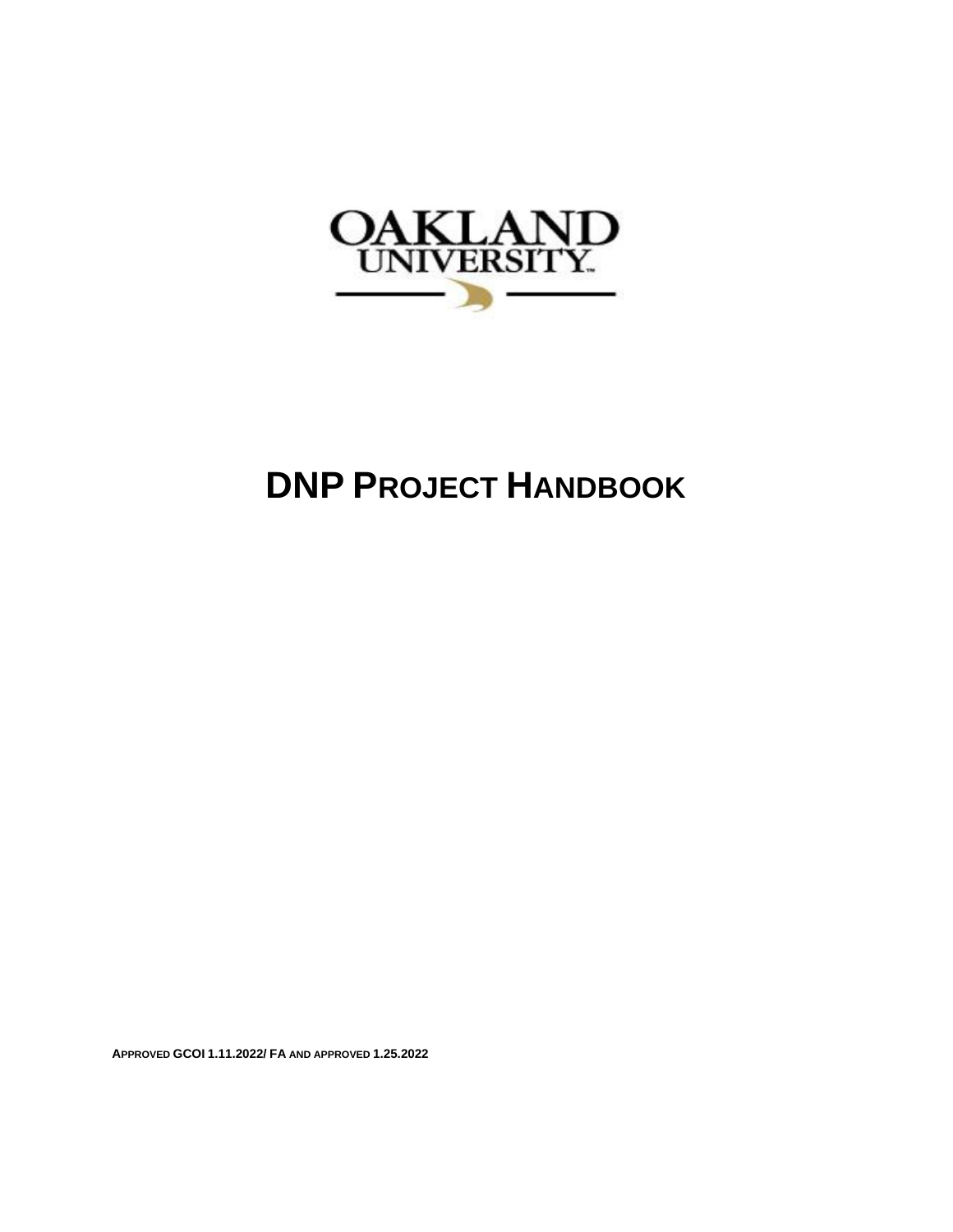## **TABLE OF CONTENTS**

<span id="page-1-0"></span>

| <b>Table of Contents</b>                                                               | $\overline{2}$ |
|----------------------------------------------------------------------------------------|----------------|
| <b>Introduction</b>                                                                    | 3              |
| <b>Overview of DNP Project</b>                                                         | 3              |
| <b>Overview of the Process for DNP Project</b>                                         | 4              |
| Step 1: Identification/Approval of DNP project Area of interest and DNP Project Team 4 |                |
| <b>Step 2: Develop Written Proposal</b>                                                | 5              |
| Step 3: Obtain IRB Approval                                                            | 6              |
| Step 4: Implement the Project                                                          | $\overline{7}$ |
| <b>Step 5: Write the Final Report</b>                                                  | $\overline{7}$ |
| Step 6: Oral Presentation and Submission copies of completed Project                   | 9              |
| Step 7: Disseminate the DNP Project                                                    | 9              |
| <b>Student Tracking of DNP Project Hours</b>                                           | 11             |
| <b>Grading for DNP Project NRS 8998</b>                                                | 12             |
| <b>DNP Project Policies</b>                                                            | 12             |
| Appendix A: DNP Project Area of Interest and Team Approval Form                        | 14             |
| <b>Appendix B: Group DNP Project Planning Form</b>                                     | 16             |
| <b>Appendix C: DNP Project Time Logs</b>                                               | 17             |
| <b>Appendix D: Format for Title Page</b>                                               | 18             |
| <b>Appendix E: DNP Proposal Rubric</b>                                                 | 19             |
| <b>Appendix F: Final Project Rubric/Approval Form</b>                                  | 20             |
| <b>Appendix G: DNP Final Project Completion Approval Form</b>                          | 22             |
| <b>Appendix H: Authorship Agreement</b>                                                | 23             |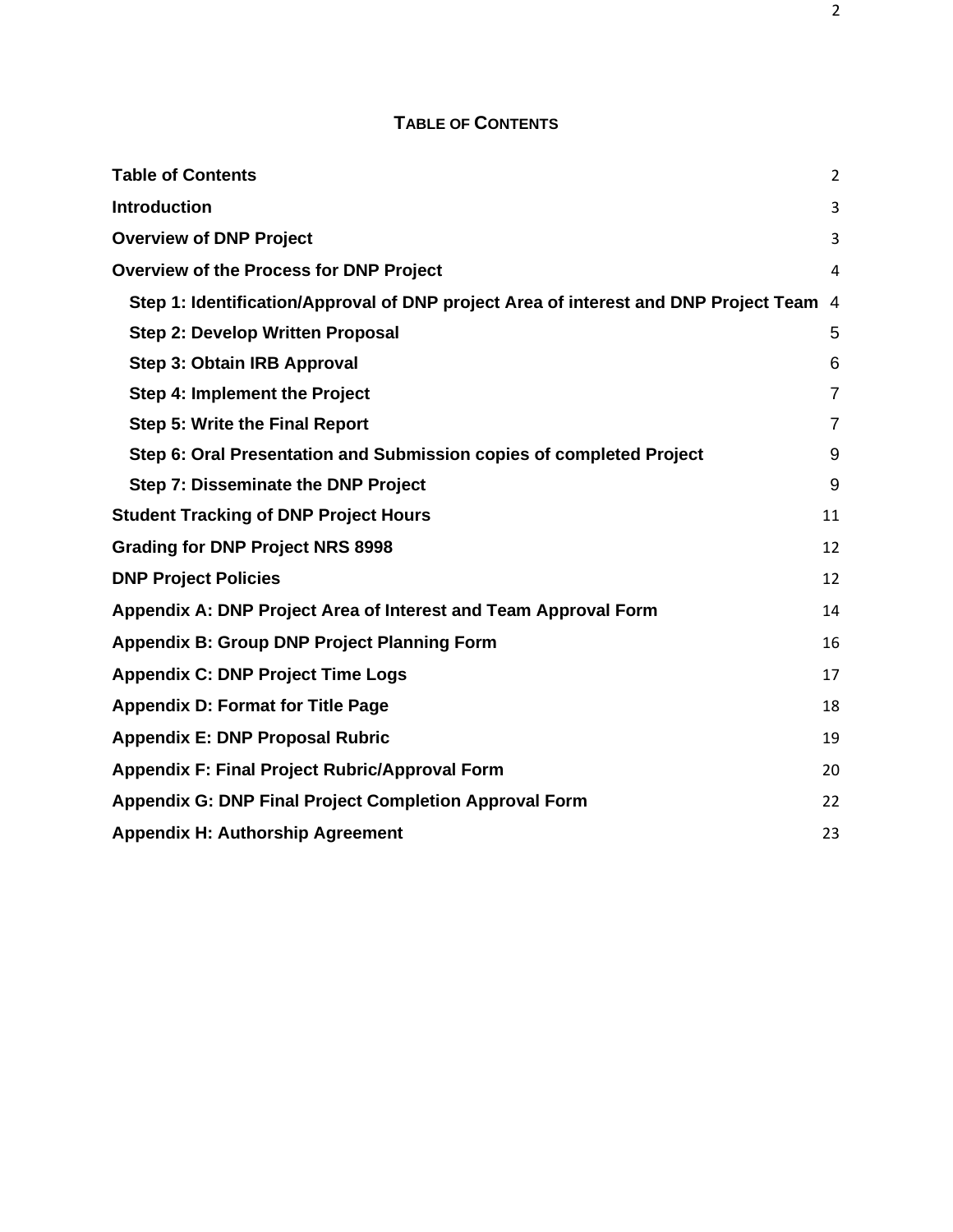#### **INTRODUCTION**

<span id="page-2-0"></span>This handbook has been developed to serve as a guide to the processes, procedures and requirements for completing the Doctor of Nursing Practice (DNP) project. The DNP project encompasses a minimum of 8 credits in NRS 8998 and 500 practice hours. Students enrolled in the DNP program will develop, implement, and disseminate the DNP project .

The AACN Essentials of Doctoral Education will be used as a guide to meet the objectives of the DNP project. Multiple philosophical paradigms and research evidence will be incorporated to build a foundation for the conceptualization of a DNP project. The DNP project may take on many forms (for example quality improvement project, a pilot study or program evaluation), however in all cases, some evaluation/analysis is required as part of the DNP project. Students will use their knowledge of graduate level statistics to organize data for entry into a data management and analysis program, and to run appropriate statistical tests for evaluation and/or address research questions.

The Oakland University School of Nursing (SON) Doctor of Nursing Practice (DNP) Project Research Sequence prepares the doctoral student for the conduct of the DNP final project. The DNP project sequence includes the following courses:

- NRS 5302 Statistics in Advanced Nursing Practice (3 credits)
- NRS 8671 Advanced Scientific Methods for Evidence-Based Practice (4 credits)
- NRS 8681 Clinical Prevention and Population Health (3 credits)
- NRS 8998 DNP Project (8 credits)

The purpose of the research sequence is to prepare DNP students to evaluate current evidence-based research and assist in the development of a scholarly project that implements best evidence into practice under the guidance of a DNP Project Chair. The theme that links the varied DNP project forms is the use of evidence to improve clinical outcomes.

## **OVERVIEW OF DNP PROJECT**

<span id="page-2-1"></span>The DNP program culminates in the successful completion of the DNP Project. This project is a comprehensive, integrative experience that reflects synthesis of program course work and mastery of expert practice knowledge in the translation of current research to improve nursing practice or healthcare outcomes for patients, families, populations or systems. Each student collaborates with an agency to address a real-world clinical problem or health issue. The DNP project allows the student to demonstrate clinical expertise and competency in organizational leadership, system analysis, program assessment and evaluation and practice change. The DNP Project can take the following forms:

- Evidence-based intervention or change initiative or pilot study
- Program development and/or evaluation
- Quality improvement initiative
- Implementation and evaluation of evidence-based practice guidelines
- Design and evaluation of new models of care
- Policy implementation, analysis, revision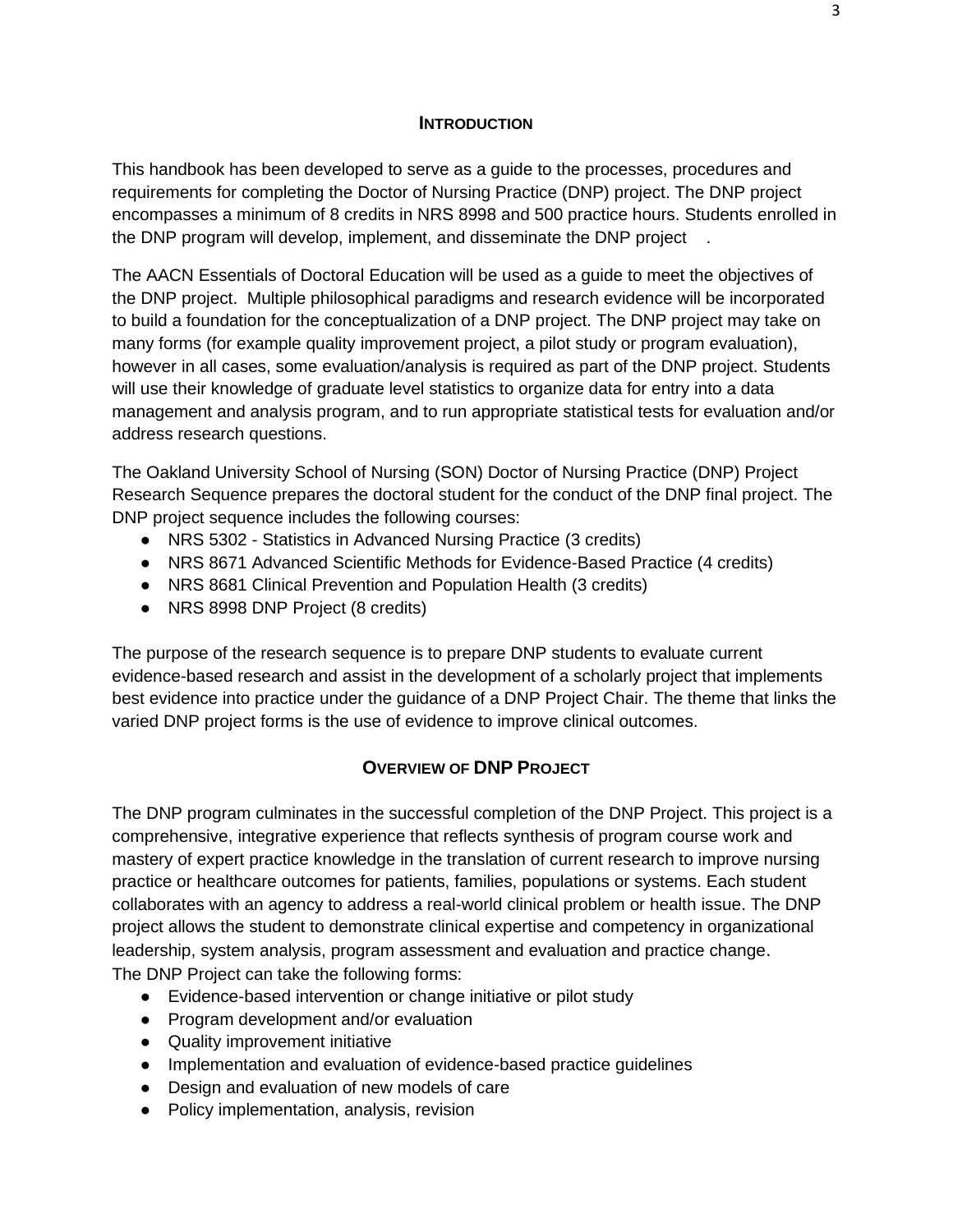A shared feature of these examples is the use of research evidence and systems leadership to improve healthcare outcomes, whether at the practice, patient, health system, or population level.

## **OVERVIEW OF THE PROCESS FOR DNP PROJECT**

<span id="page-3-1"></span><span id="page-3-0"></span>**STEP 1: IDENTIFICATION/APPROVAL OF DNP PROJECT AREA OF INTEREST AND DNP PROJECT TEAM** DNP projects must be applicable to clinical practice. Students will identify a broad area of interest and select a DNP Project Chair (see B below) prior to NRS 8671 Advanced Scientific Methods.

## **A. DNP Project Approval Process**

The DNP Project Area of Interest and DNP Project Team Approval Form (Appendix A) must be completed and submitted to:

- Post Masters DNP Program Coordinator OR DNP-NA Nurse Anesthesia Program Track Director DNP Project Chair
- DNP Project Team Member/s

The student(s) will arrange a meeting with their DNP Project Chair and provide an overview of the proposed project. The project may be accepted in full, accepted with major or minor revisions, or rejected. In the case of major revisions or rejection, the students must develop a revised project plan and schedule another meeting with the committee.

Once approved, the DNP Project Area of Interest and DNP Project Team Approval Form (Appendix A) must be signed by:

- DNP Project Chair
- DNP Project Team Member

Students must upload the signed Project Approval Form in their ePortfolio under the DNP Essentials I-VIII page under the DNP Project subfolder.

The project must be approved prior to starting NRS 8998.

## **B. Identify Composition of the DNP Project Team**

A minimum of two people will make up the DNP Project Team - one DNP Project Chair and a one DNP Project Team member. Students may add additional DNP Project Team members that serve as additional content experts in their area of interest.

## **DNP Project Chair**

The DNP Project Chair must be a full-time faculty member in the School of Nursing (SON) who has completed a doctoral degree. DNP Project Chairs must possess a practice doctorate (e.g. DNP, DNAP) or PhD degree to qualify for this role. Co-chairs do not have to be faculty members of the SON or the OUBGPNA but they must possess a practice doctorate (e.g. DNP, DNAP) or PhD degree and have permission from the program director to serve in this role.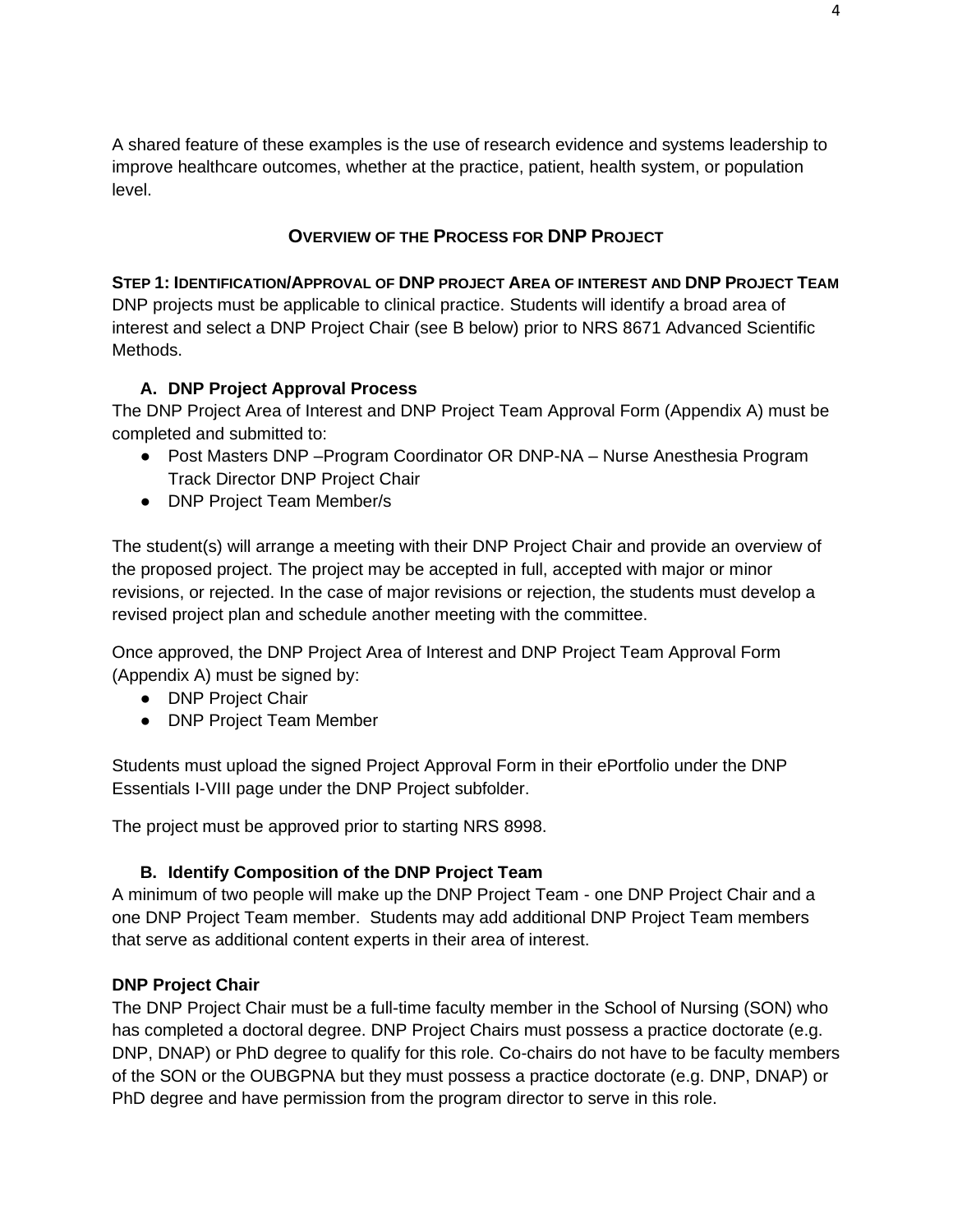The DNP Project Chair will provide academic guidance and mentoring to the DNP student regarding the project. The student should meet regularly with the DNP Project Chair for assistance with project development, implementation, analysis and dissemination of results. Students should submit all first drafts and any revisions to their Project Chair before submitting to the Co-chair or other team members.

#### **DNP Project Team Member**

DNP Project Team members may include individuals from within the university, or from outside the university, who will contribute to the development and refinement of the DNP project. These content experts may be selected from a variety of disciplines, thereby building upon DNP Essential VI: Interprofessional Collaboration for Improving Patient and Population Health Outcomes. They facilitate the students meeting of project objectives and collaborate on the team. They have an ongoing relationship with students throughout the project, contributing especially to the student's development as a leader in the student's area of practice.

#### **DNP Project Approval Form**

Once a student has identified a DNP Project Chair and DNP Project Team member/s, the student contacts the identified individuals to discuss the DNP project. If the identified DNP Project Chair and Team member/s agree to become mentors of the DNP project, then the DNP Project Area of Interest and DNP Project Team Approval Form (Appendix A) must be completed and signed by the members of the DNP Project Team after completing the steps identified in STEP 1. Once this form is signed and approved by the DNP Project Chair, student/s and DNP Project Committee Team member/s, the form then becomes a written contract between the DNP student and the DNP Project Team members.

#### <span id="page-4-0"></span>**STEP 2: DEVELOP WRITTEN PROPOSAL**

The purpose of the proposal is for the student to demonstrate that he or she has sufficient knowledge and understanding of the scientific process to conduct an evidenced-based project. Students will further develop the DNP Project in NRS 8998. The DNP proposal should demonstrate evidence of scholarly review, critique of the literature and a detailed and well thought out project plan. Students will use the DNP Project Proposal Outline (see below) to complete their written proposal. Students will submit their completed written proposal to the DNP Project Team for review and approval. The DNP Project Team will use the DNP Proposal Rubric to provide students with feedback. Once the Proposal Rubric is approved and signed by the DNP Project Team, students will place a completed proposal in their ePortfolio under the page titled DNP Essential I-VIII in the DNP Project subfolder. Students will use the DNP Project Proposal Outline that follows the DNP Proposal Rubric (Appendix E).

## **DNP Project Proposal Outline**

- 1. Title Page and Table of Contents
- 2. Section 1 Background and Significance (needs assessment, problem statement) a. Identify specific problem in targeted clinical situation/population
	- b. Background and significance of problem (define magnitude of problem in measurable terms; characterize impact of problem on population and/or organization. Consider bio-psycho-social-cultural-spiritual dimensions.)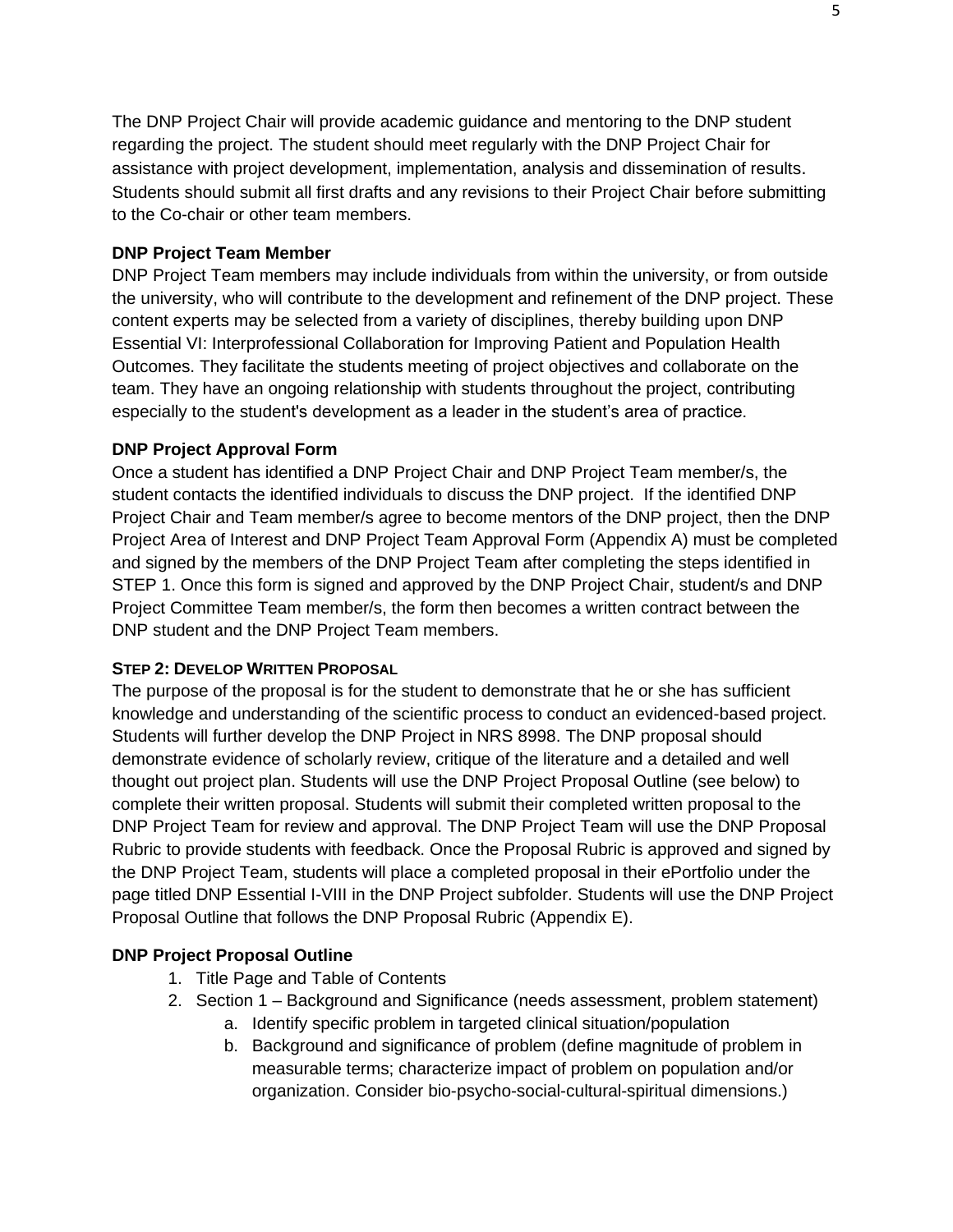- c. Congruence of needs and organizational strategic plan with project (market analysis, strategic analysis, readiness for change).
- 3. Section 2- Literature Review
	- a. Evidence-based literature search and critical appraisal of evidence (leveling and grading) to support project and interventions (evidence rating may occur at multiple time points in the project)
	- b. Concise problem and purpose statement
	- c. Project objectives
- 4. Section 3- Framework
	- a. Identify and discuss EBP framework for project
	- b. Identify and discuss organizational theory for project
	- c. Identify and discuss practice theory for project (if applicable)
- 5. Section 4- Project Methodology
	- a. Project design (describe type of project)
	- b. Project setting
	- c. Key personnel/Stakeholders
	- d. Participants/population
	- e. Recruitment strategies
	- f. Project Intervention Plan (Procedures)
	- g. Data collection instruments
	- h. Procedures for project implementation
	- i. Potential barriers to implementation and sustainability
	- j. Ethical considerations & risks
	- k. Potential benefits & outcomes
	- l. Proposed timeline
	- m. Anticipated resources, budget & funding plan
- 6. Section 5- Evaluation Plan
	- n. Specific plan for evaluation of each objective
	- o. Evidence-based measures to be applied to evaluation plan
	- p. Analysis method for each objective
- 7. References
- 8. Appendices

## <span id="page-5-0"></span>**STEP 3: OBTAIN IRB APPROVAL**

Following project approval, submission to the Oakland University Institutional Review Board (IRB), and other relevant IRBs (as deemed necessary), is required for studies involving human subjects. IRB approval must be obtained prior to the initiation of the project.

## **Oakland University Institutional Review Board**

All students must have completed the CITI training located on the CITI website at [http://www.citiprogram.org](http://www.citiprogram.org/) prior to submitting for IRB review.

The Institutional Review Board (IRB) is composed of representatives from the University and the community at large and is responsible for the initial and continuing review of all research projects that involve human subjects.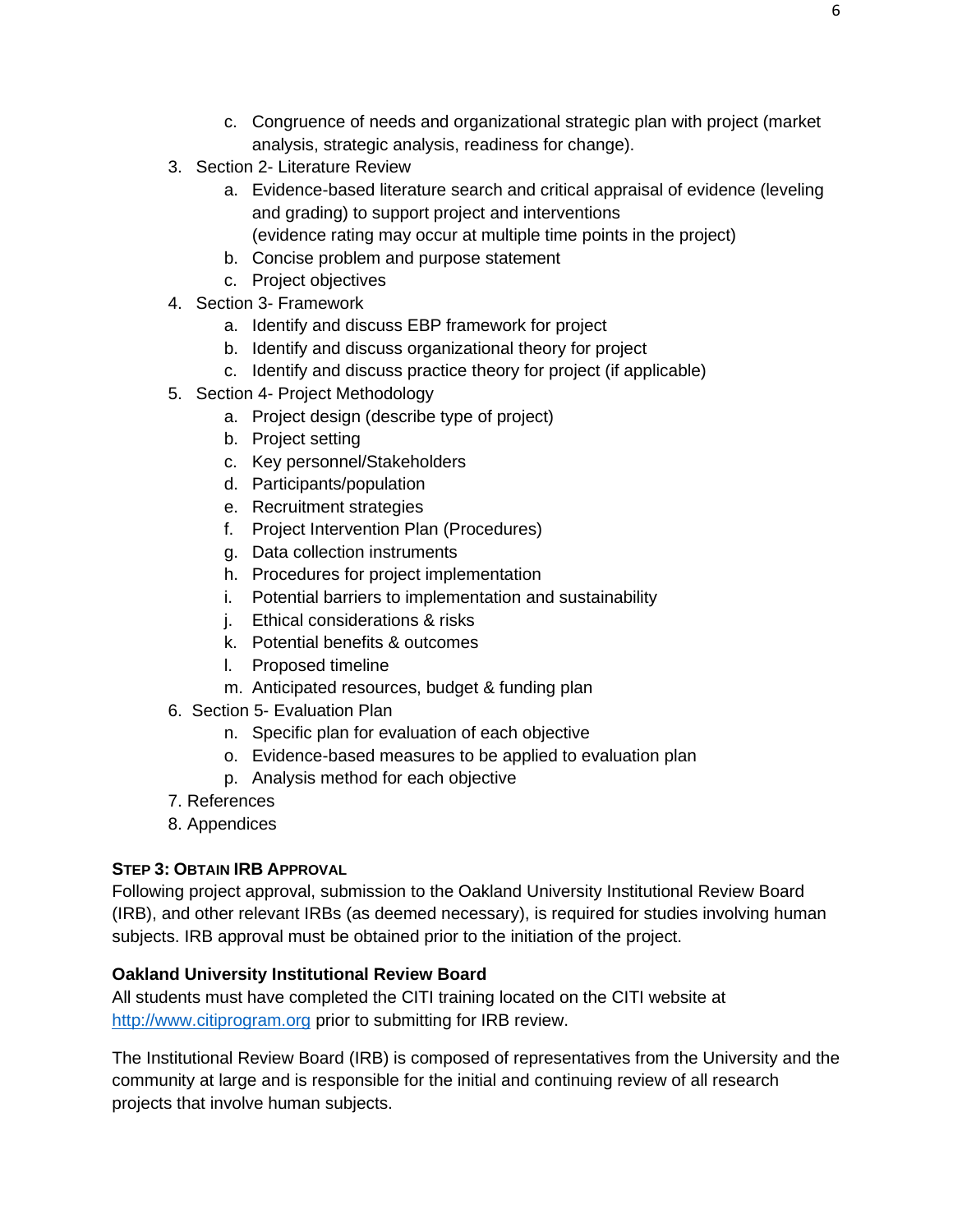The IRB review is designated to assure:

- Subject's rights have been protected
- Procedures proposed for obtaining informed consent are adequate
- Appropriate records are maintained regarding selection, participation and protection of subjects
- Circumstances that may or do adversely affect the rights or welfare of individual subjects are reviewed and acted upon appropriately

Certain broad categories of research, including surveys, interviews, or observation of public behavior that do not identify subjects or place them at risk, may be appropriate for an expedited review. Final determination regarding the type of review is the exclusive responsibility of OU's IRB. Official notification of the outcome of IRB committee deliberations will be by memo to the DNP Project Chair from the IRB chairperson. **Students cannot submit an application for IRB approval until their proposal and IRB application has been approved by the DNP Project Chair**. Please consult with the DNP Project Chair to assist with this process.

#### **Outside Agency Research Committee(s) IRB Approval**

Most health care institutions require students to secure permission from their Research Committee and their IRB, in addition to IRB approval from OU. If IRB approval is obtained from an outside institution first, an IRB Authorization Agreement (IAA) with the outside institution IRB to declare them to be the outside IRB of record for the project must be granted. The DNP student must submit an IAA application along with all copies of approved documents from the outside institution (e.g., IRB application, consent form, HIPAA waiver or authorization, and approval letter). Please consult with the DNP Project Chair to assist with this process.

#### <span id="page-6-0"></span>**STEP 4: IMPLEMENT THE PROJECT**

Students can begin implementation of their project only after all written approvals have been received from the DNP Project Team, OU IRB and outside institution IRB if applicable, and any other required research committees. Copies of all IRB approvals must be included in the appendices of the completed DNP Project Final Report paper and uploaded in ePortfolio to the page titled DNP Essential I-VIII in the DNP Project subfolder.

#### <span id="page-6-1"></span>**STEP 5: WRITE THE FINAL REPORT**

Analysis of the data, evaluation of the project and completion of the DNP Project final report will be conducted in NRS 8998-Analysis.

The final report of the DNP project is a scholarly paper. The specific format of the paper will be negotiated between the DNP Project Chair, DNP Project Team members and the student. The final report is to be submitted to the DNP Project Chair in electronic format, once recommended revisions are completed. Students are to upload the final report in ePortfolio under the page titled DNP Essential I-VIII in the DNP Project subfolder. The final DNP Project Report format will include the following:

- 1. Title page:
	- a. Project title, student name and credentials, institution and "in partial fulfillment of the requirements for the Doctor of Nursing Practice Degree" statement.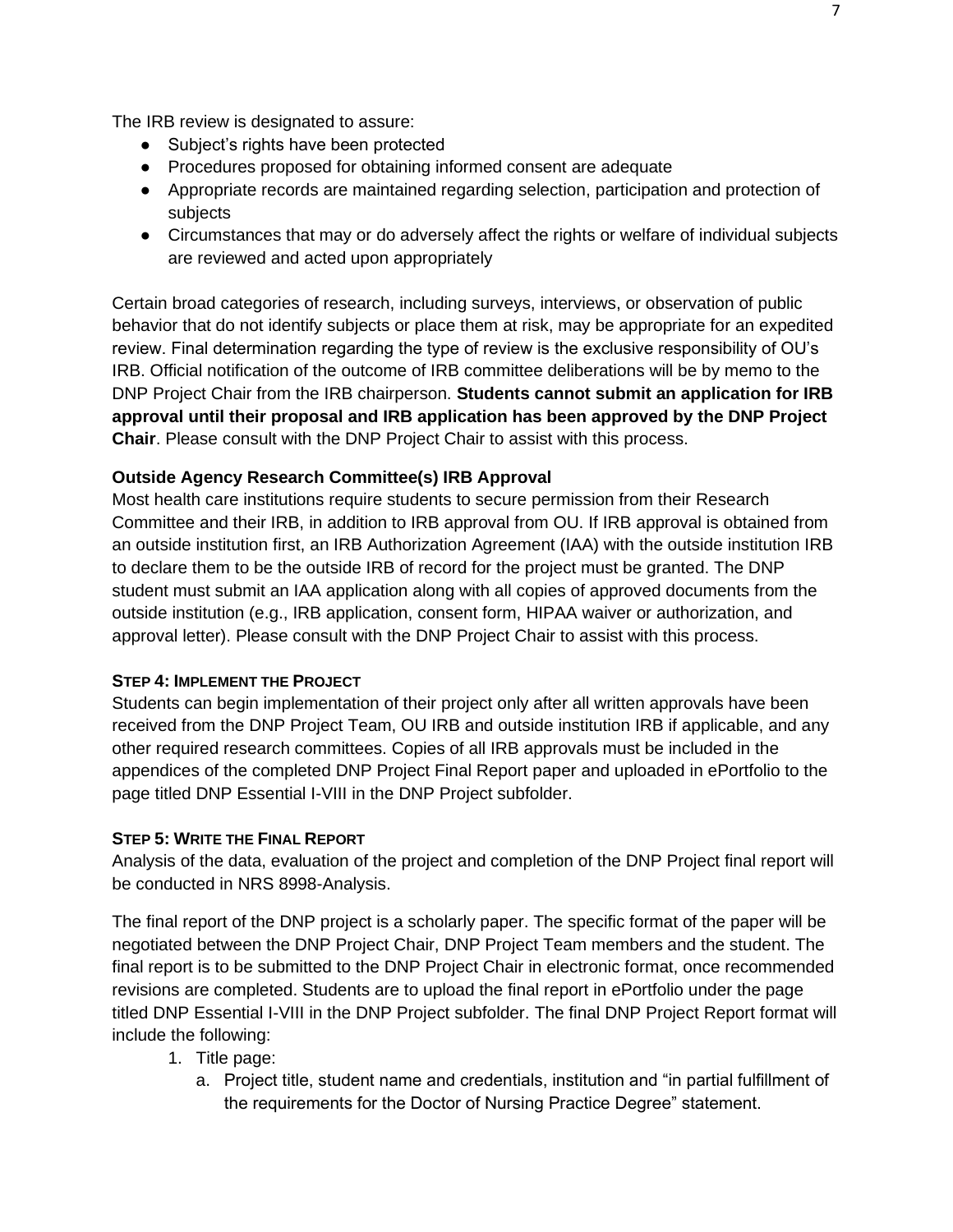- b. See Appendix D
- 2. Signature page
- 3. Dedication and Acknowledgment pages
- 4. Abstract
- 5. Table of contents
- 6. Background and significance
- 7. Literature Review
- 8. Problem Statement
- 9. Framework
- 10. Project Methodology
	- a. Project design (describe type of project)
	- b. Project setting
	- c. Key personnel/Stakeholders
	- d. Participants/population
	- e. Recruitment strategies
	- f. Project Intervention Plan (Procedures)
	- g. Data collection instruments
	- h. Procedures for project implementation
	- i. Potential barriers to implementation and sustainability
	- j. Ethical considerations & risks
	- k. Potential benefits & outcomes
	- l. Proposed timeline
	- m. Anticipated resources, budget & funding plan
- 11. Evaluation Plan
	- a. Specific plan for evaluation of each objective
	- b. Evidence-based measures to be applied to evaluation plan
	- c. Analysis method for each objective
- 12. Project Implementation
- 13. Results
	- a. Specific details of how project was evaluated, method of analysis for each objective
	- b. Objective presentation of findings
- 14. Discussion
	- a. Analysis of findings
	- b. Support with literature
	- c. Discussion of facilitators and barriers,
	- d. Unintended consequences (positive/negative)
- 15. Recommendations and limitations (within framework of strategic plan).
- 16. Recommendation for sustaining intervention (or not?).
	- a. Application in other settings/populations
	- b. Limitations of project findings
- 17. Implications for Practice and Career Development
- 18. Contribution of project in achieving DNP Essentials, personal goals
- 19. References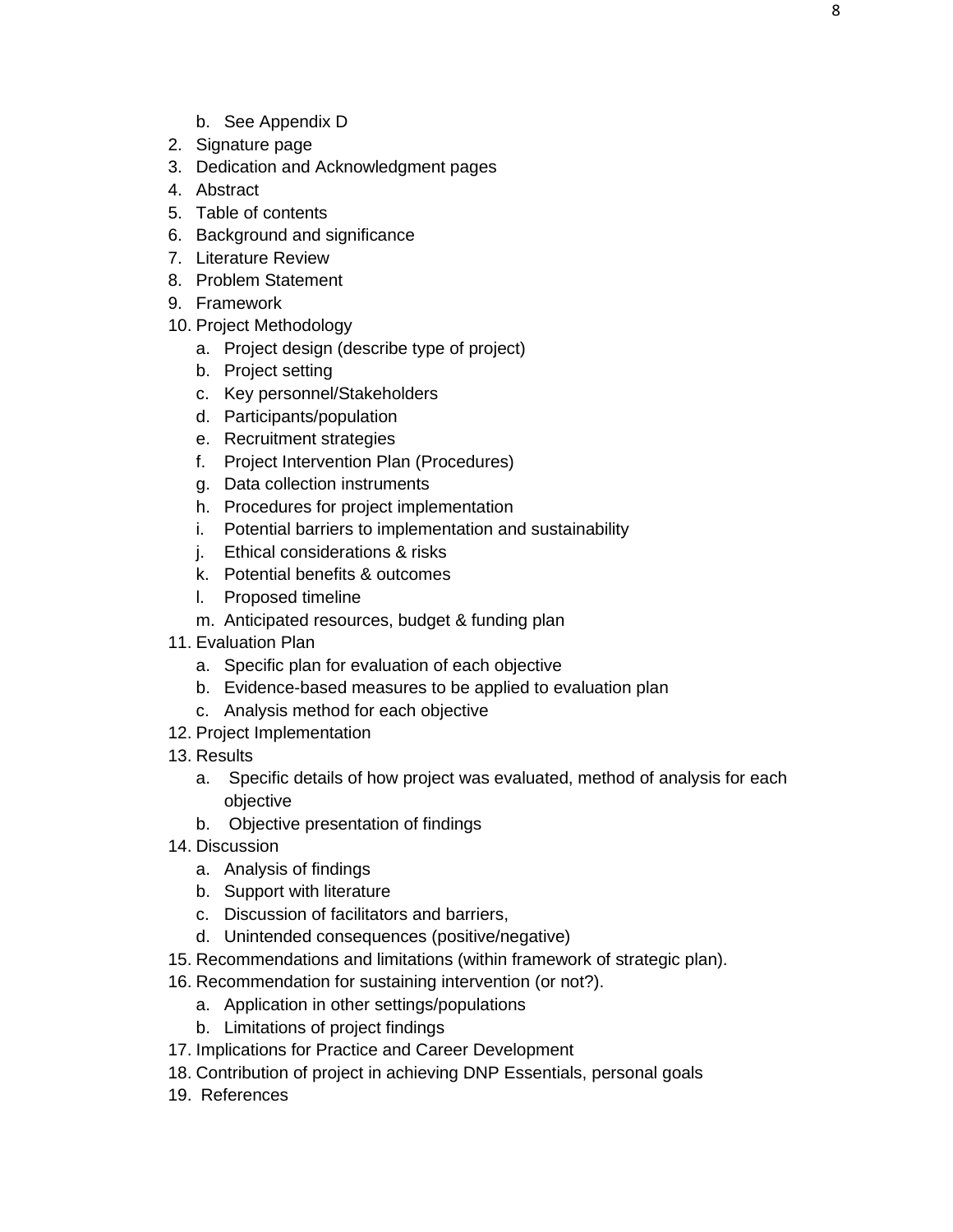- 20. Appendices (must include)
	- a. All approval letters from IRB reviews
	- b. Copy of data collection tool (if applicable)
	- c. Any letters giving permission to use tools or resources
	- d. Copy of subject consent form (if applicable)
	- e. Recruitment materials

#### <span id="page-8-0"></span>**STEP 6: ORAL PRESENTATION AND SUBMISSION COPIES OF COMPLETED PROJECT**

The purpose of the oral presentation is for faculty and the DNP Project Team to evaluate and approve the student's ability to articulate their DNP Final Project. The DNP Project Team members must agree that the project is complete and ready for oral presentation to the team for final approval. Students must arrange a mutually agreeable time to present with DNP Project Team members prior to graduation. Three weeks prior to the scheduled oral presentation, the final draft of the project is uploaded to ePortfolio under the page titled DNP Essential I-VIII in the DNP Project subfolder and made available to all DNP Project Team members. All members of the team are expected to read the DNP Project presentation, forward any clarification questions to the student and team at least 72 hours in advance of the scheduled oral presentation. All members will attend the oral presentation in person or view via a virtual platform or recording. Students are expected to develop a presentation of their project. After the presentation, DNP Project Team members may ask questions. Following the oral presentation, the team meets and makes one of two determinations: 1) approve; or 2) approve subject to minor changes. In the case of approval with minor revisions, the student need only submit the revised DNP Project report to the DNP Project Chair and any other specified team members. The DNP Project Chair will complete Appendix F (Final Project Rubric/Approval Form) to grade the DNP Final Project and the DNP FINAL PROJECT COMPLETION APPROVAL FORM (Appendix G).

Students must provide the DNP Project Team with the title page (see Appendix D for format) and obtain signatures from all members. The final approved DNP Project Report with signed title page and signed Final Project Rubric/Approval Form (Appendix F) and signed DNP FINAL PROJECT COMPLETION APPROVAL FORM (Appendix G) must be uploaded to ePortfolio under the page titled DNP Essential I-VIII in the DNP Project subfolder. Students must also submit a copy of the signed DNP Final Project with a signed signature page and signed rubric/approval form to the Director's Assistant within the School of Nursing to be saved in the SON shared drives.

#### <span id="page-8-1"></span>**STEP 7: DISSEMINATE THE DNP PROJECT**

Students must disseminate the results of their DNP Project in order to complete the requirements for NRS 8998 and the DNP degree. The form of dissemination is agreed upon with the DNP Faculty Chair and may include a professional poster, PowerPoint presentation, platform presentation or manuscript draft prepared for publication in a peer-reviewed journal. Students must also upload a pdf of their final approved DNP Project paper to the OUR@oakland repository located on the Kresge library webpage at Oakland. Directions can be found at the end of this handbook.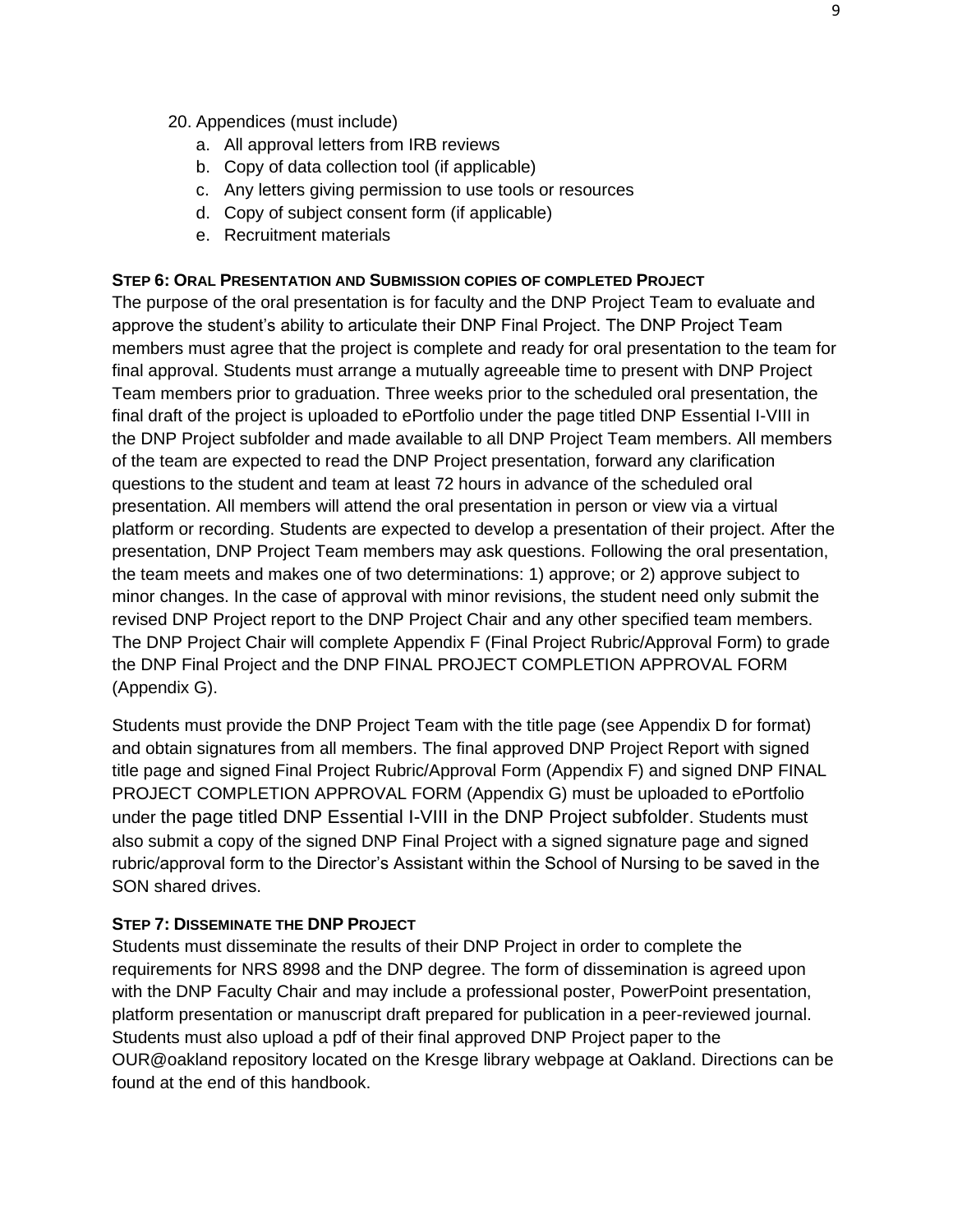# **Development and Progression of DNP Project**

|                                             | Semester        | <b>NRS 8671</b> | <b>NRS</b> | <b>NRS 8998</b> | <b>NRS</b> | <b>NRS 8998</b>      |
|---------------------------------------------|-----------------|-----------------|------------|-----------------|------------|----------------------|
|                                             | prior to        | Advanced        | 8998       | Implementation  | 8998       | <b>Dissemination</b> |
|                                             | <b>NRS 8671</b> | Scientific      | Planning   |                 | Analysis   |                      |
|                                             | Advanced        | <b>Methods</b>  |            |                 |            |                      |
|                                             | Scientific      |                 |            |                 |            |                      |
|                                             | <b>Methods</b>  |                 |            |                 |            |                      |
| Identify a broad                            | Χ               |                 |            |                 |            |                      |
| area of interest                            |                 |                 |            |                 |            |                      |
|                                             |                 |                 |            |                 |            |                      |
| Identify agency                             |                 | X               | X          |                 |            |                      |
| DNP project team<br>formation               | X               |                 |            |                 |            |                      |
| Formalize DNP                               |                 | Χ               |            |                 |            |                      |
| Project                                     |                 |                 |            |                 |            |                      |
| Review of literature<br>and rating evidence |                 | Χ               | X          |                 |            |                      |
| DNP Project Area ofX                        |                 |                 |            |                 |            |                      |
| Interest and DNP                            |                 |                 |            |                 |            |                      |
| Project Team                                |                 |                 |            |                 |            |                      |
| Approval Form                               |                 |                 |            |                 |            |                      |
| signed (appendix A)                         |                 |                 |            |                 |            |                      |
| Proposal                                    |                 | Χ               | X          |                 |            |                      |
| development rubric                          |                 |                 |            |                 |            |                      |
| (appendix B)                                |                 |                 |            |                 |            |                      |
| CITI Training (copy                         |                 | X               | X          |                 |            |                      |
| of completion                               |                 |                 |            |                 |            |                      |
| record posted to                            |                 |                 |            |                 |            |                      |
| eportfolio)                                 |                 |                 |            |                 |            |                      |
| <b>IRB Preparation</b>                      |                 | X               | X          | Χ               |            |                      |
| <b>IRB</b> submission                       |                 |                 |            | X               |            |                      |
| <b>DNP Project</b>                          |                 |                 |            | X               |            |                      |
| implementation                              |                 |                 |            |                 |            |                      |
| Data/outcome                                |                 |                 |            |                 | Χ          |                      |
| analysis                                    |                 |                 |            |                 |            |                      |
| Project evaluation                          |                 |                 |            |                 | Χ          |                      |
| (facilitators and                           |                 |                 |            |                 |            |                      |
| barriers)                                   |                 |                 |            |                 |            |                      |
| Dissemination of                            |                 |                 |            |                 |            | Χ                    |
| findings                                    |                 |                 |            |                 |            |                      |
| If required:                                |                 |                 |            |                 | X          | Χ                    |
| Manuscript                                  |                 |                 |            |                 |            |                      |
| development                                 |                 |                 |            |                 |            |                      |
| <b>DNP FINAL</b>                            |                 |                 |            |                 |            | Χ                    |
| <b>PROJECT</b>                              |                 |                 |            |                 |            |                      |
| <b>COMPLETION</b>                           |                 |                 |            |                 |            |                      |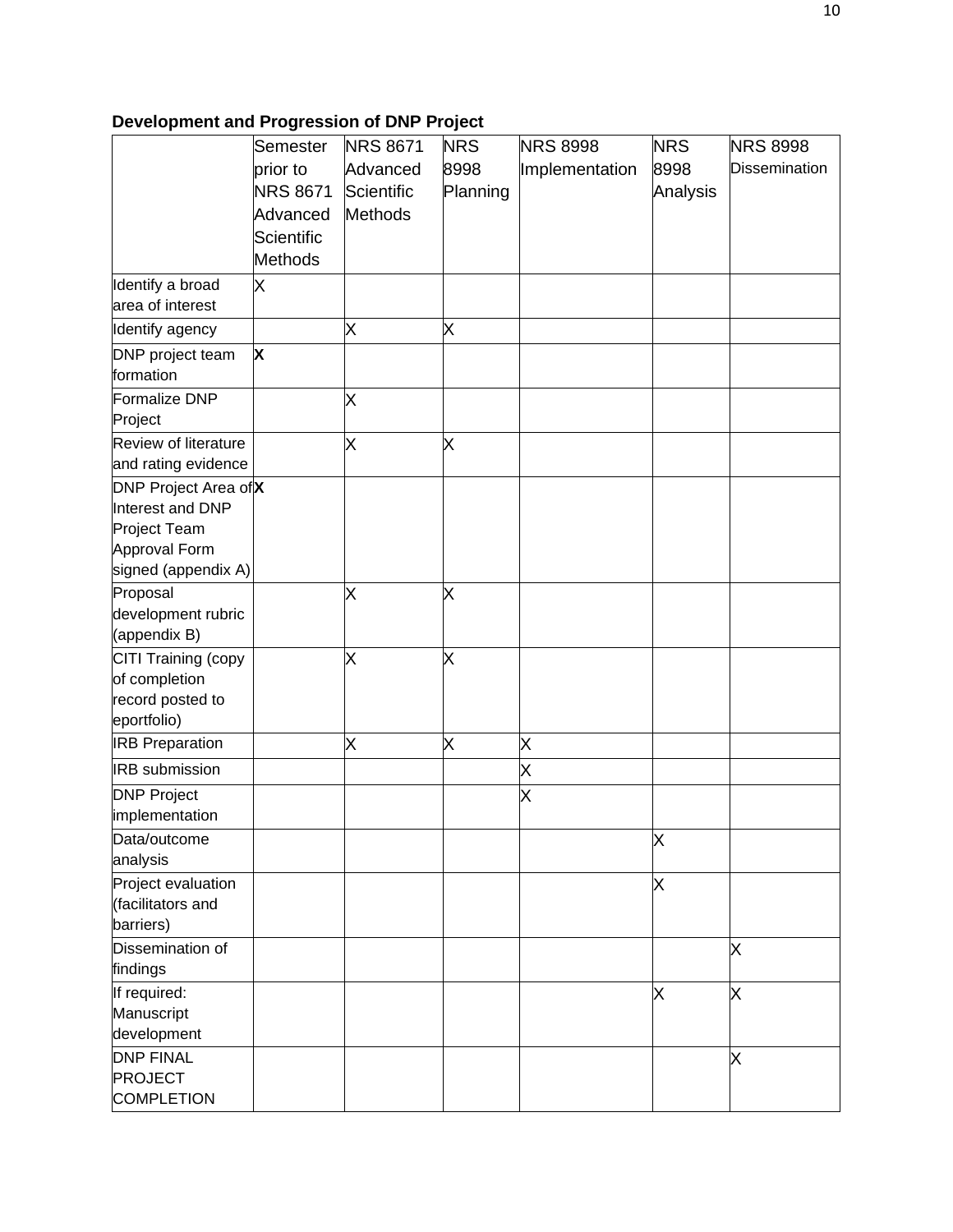| <b>APPROVAL FORM</b>   |  |  |  |
|------------------------|--|--|--|
| $\langle$ (appendix E) |  |  |  |
| Upload approved        |  |  |  |
| paper to               |  |  |  |
| OUR@Oakland            |  |  |  |
| repository             |  |  |  |

## **STUDENT TRACKING OF DNP PROJECT HOURS**

<span id="page-10-0"></span>All students are required to demonstrate accomplishment of the DNP Essentials through their coursework and completion of the DNP Project. Attainment of the eight DNP Essentials will be documented in ePortfolio throughout the program and evidence and artifacts filed in the student's ePortfolio. Students are responsible for maintaining an ongoing log of DNP Project hours (Appendix C), activities, and accomplishment of the DNP Essentials. This log is to be updated every semester. The following activities are some examples of time that should be recorded toward meeting the DNP Essentials:

- Observational and/or meeting time with identified experts
- Organizational planning meetings to determine goals/approach for project
- Attending seminars, meeting with consultants related to project problem
- Learning new leadership and advanced practice skills appropriate to the DNP Project topic
- Evaluating and rating evidence for DNP Project
- Producing educational materials related to the DNP Project topic
- Developing tools for assessment and evaluation related to the DNP Project topic
- Engaging in organizational work related to the DNP Project
- Engaging in policy development related to DNP Project
- Poster, paper presentations of findings in agency or at conference
- Staff in-services related to project

The following is required each semester while enrolled in NRS 8998:

- Maintain a log of hours and activities
- Maintain a reflective journal related to development and implementation of the DNP Project and attainment of the DNP Essentials
- On-going self-evaluation relative to accomplishing the DNP Essentials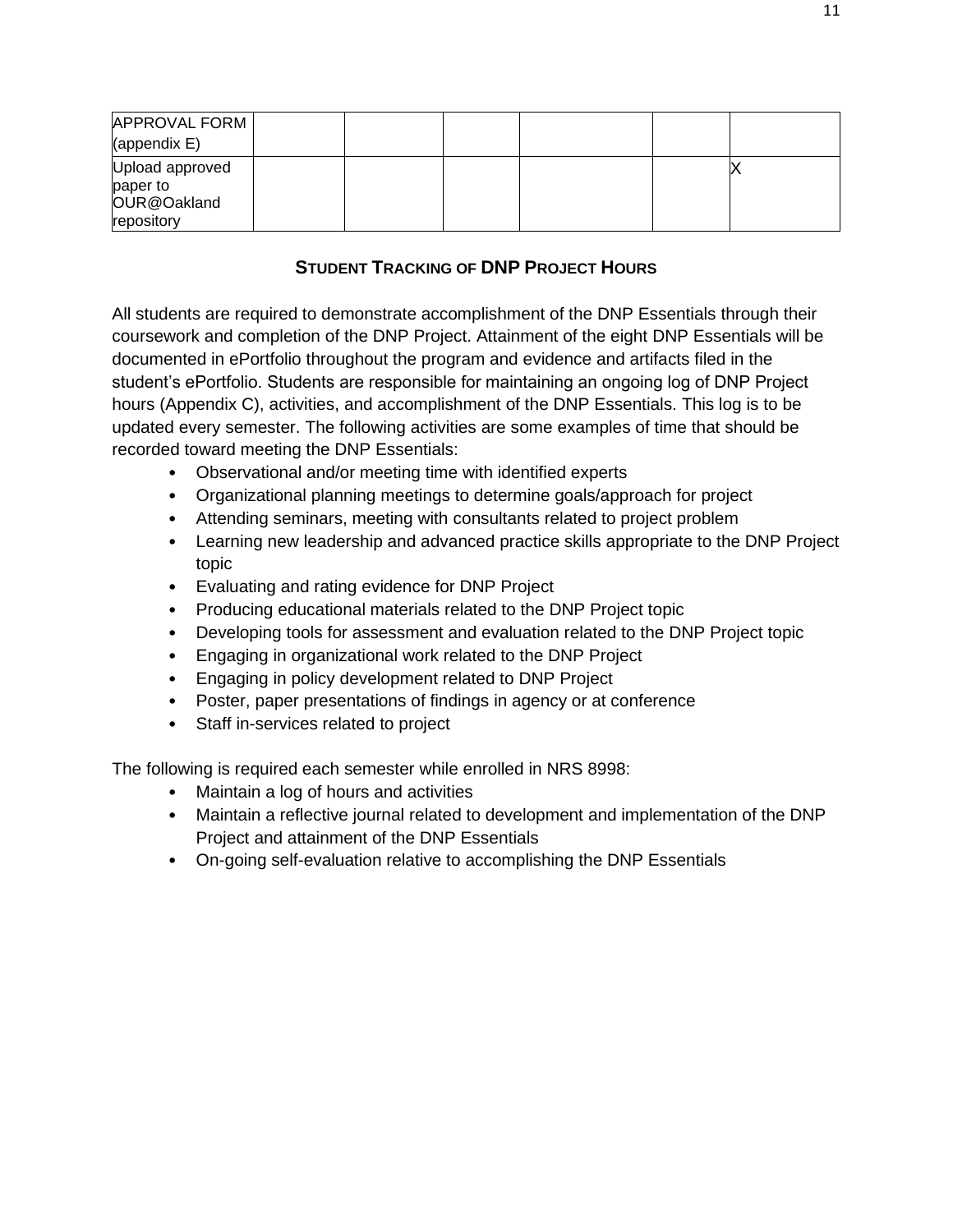## **GRADING FOR DNP PROJECT NRS 8998**

<span id="page-11-0"></span>

|           | Possible grades awarded each continuous term the student is enrolled in NRS 8998                                                                                   |
|-----------|--------------------------------------------------------------------------------------------------------------------------------------------------------------------|
| <b>SP</b> | Satisfactory progress has been made towards completion of the project. The SP grade is<br>included in credit hours attempted and earned (pass) semester hours      |
| <b>NP</b> | Progress towards completion of the project has been unsatisfactory. The NP grade is<br>included in credit hours attempted, but not included in credit hours earned |
|           | Possible grades awarded at completion of NRS 8998                                                                                                                  |
| S         | Final grade assigned to DNP Project in last enrolled semester when all objectives of the<br>course have been met satisfactorily                                    |
| U         | Final grade assigned to DNP Project in last enrolled semester when all objectives of the<br>course have not been met satisfactorily                                |
|           |                                                                                                                                                                    |

# **DNP PROJECT POLICIES**

## <span id="page-11-1"></span>**Number of Students per DNP Project**

With permission of the DNP Project Chair, students may work in groups of 2 or more. The DNP Project Chair will make the determination based on the scope of the project and the ability of students to meet all the Essentials and objectives required to complete the DNP Project. Each member of the group must meet all expectations of planning, implementation, and evaluation of the project, and be evaluated accordingly. Each student must have a leadership role in at least one component of the project and be held accountable for a deliverable (See Appendix B for delineation of deliverables). The following serve as illustrative examples:

- a. The student serves as a vital member of an interprofessional team, implementing and evaluating a component of a larger project.
- b. Students work on the same project, for example improving hand washing, across multiple units within the same organization or across multiple organizations.
- c. Students focus on different aspects of improving diabetic outcomes of care by meeting criteria for guidelines for diabetes care such as eye exams, time frames for Hg A1-c screening, and foot care.
- d. Students analyze and implement changes in state immunization policies to improve access to immunizations and increase immunization rates.

Students working in groups must complete Appendix B: Group DNP Project Planning Form and receive approval from the DNP Project Chair (Step 1 and 2).

## **Authorship**

If authorship on any subsequent publications from the DNP Project is to be negotiated, the authorship agreement (Appendix H) must be signed and included in the student file.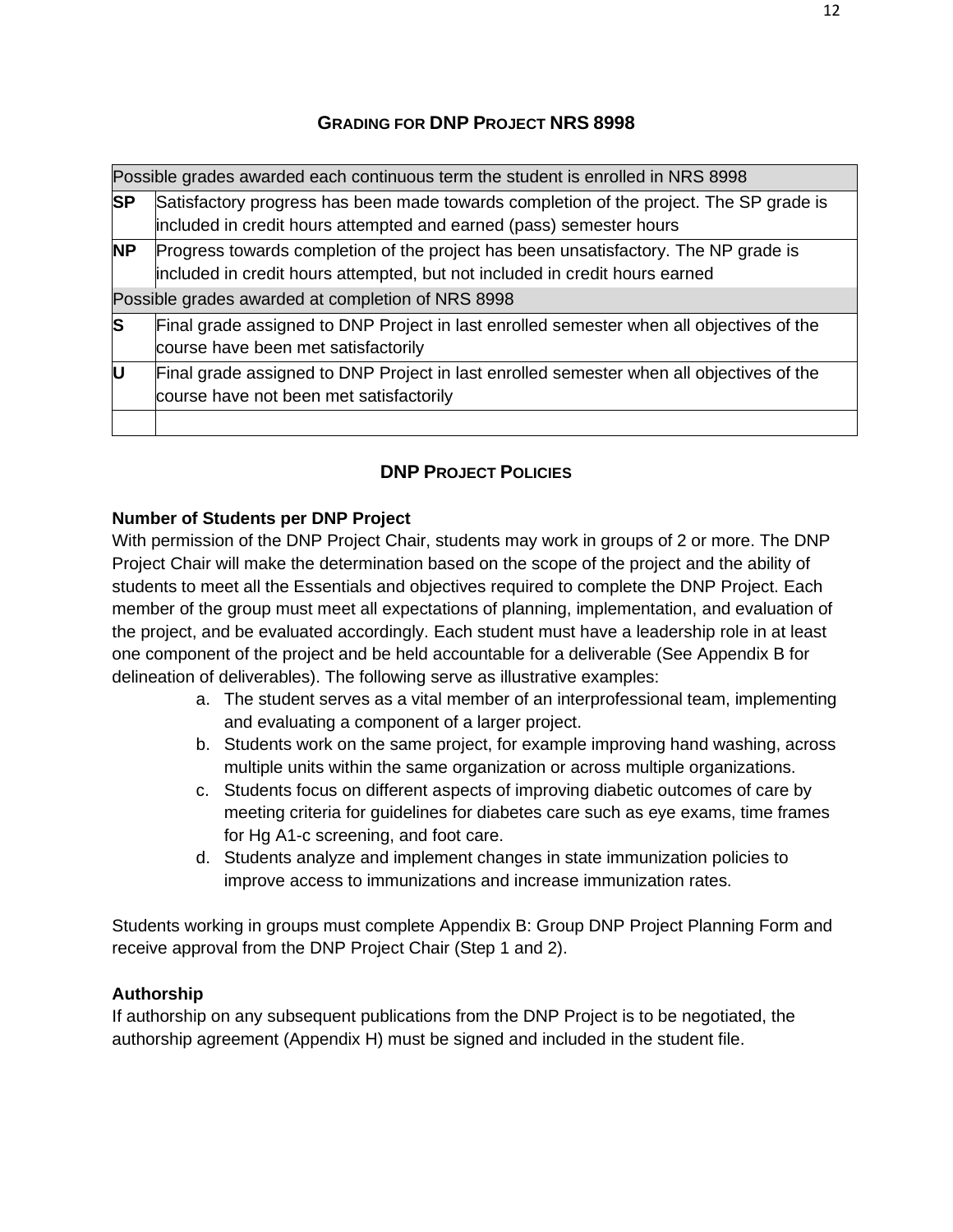#### **Editorial Style**

APA is the acceptable writing format for use in the Oakland University SON. Students should use the APA Publication Manual of the American Psychological Association  $(7<sup>th</sup>$  ed)2020.

#### **Uploading DNP Final Project to OUR@Oakland Repository.**

Students are required to upload their approved DNP Final Project paper to the OUR@Oakland repository prior to graduation. **It takes a minimum of 2 weeks from the time of submission to public display in the repository. The timeline for uploading to the repository must be negotiated between the Faculty Chair and the student so that submission and approval occurs before graduation.** Once your DNP Final Project paper is approved, you are to submit the paper following the directions that follow.

- 1. Go to the Kresge Library and look for "Express Links" on the right of the webpage.
- 2. Select and click on the OUR@Oakland link.
- 3. Log in by selecting the login link in the left hand ribbon on the page
- 4. Enter your NetID and password
- 5. Once you log in, you will see a list of Communities in OUR@Oakland.
- 6. Select "Theses and Dissertations"
- 7. Select ["School of Nursing DNP Final Projects"](https://our.oakland.edu/handle/10323/11352)
- 8. Click on the "Submit a New Item to This Collection"
- 9. Enter the required information including your name and partner/s name if working in a team (see tab to add additional author next to your name), your chairs email, the title of your DNP final project, a copy of the abstract, key words. Once all fields are filled, click next.
- 10. Select tab to choose a file.
- 11. Upload a pdf version of your final approved paper with the cover page that DOES NOT include signatures.
- 12. Click next and review the information on the review submission page.
- 13. Click next and read the Distribution License page in its entirety.
- 14. You must click on the "I Grant the License" tab to complete and submit by clicking the "Complete Submission" tab.

For detailed submission instructions and a video demonstration of the submission process, please go to<https://sites.google.com/oakland.edu/dnp-projects-in-repository>

Your submission will go through the review process for this collection. You will receive an email notification as soon as your submission has joined the collection, or if there is a problem with your submission. You may also check on the status of your submission by visiting the "Go to the Submission Page" in OUR@Oakland. If you need assistance, you can contact Mariela Hristova, Associate Professor, Nursing Librarian at [hristova@oakland.edu.](mailto:hristova@oakland.edu)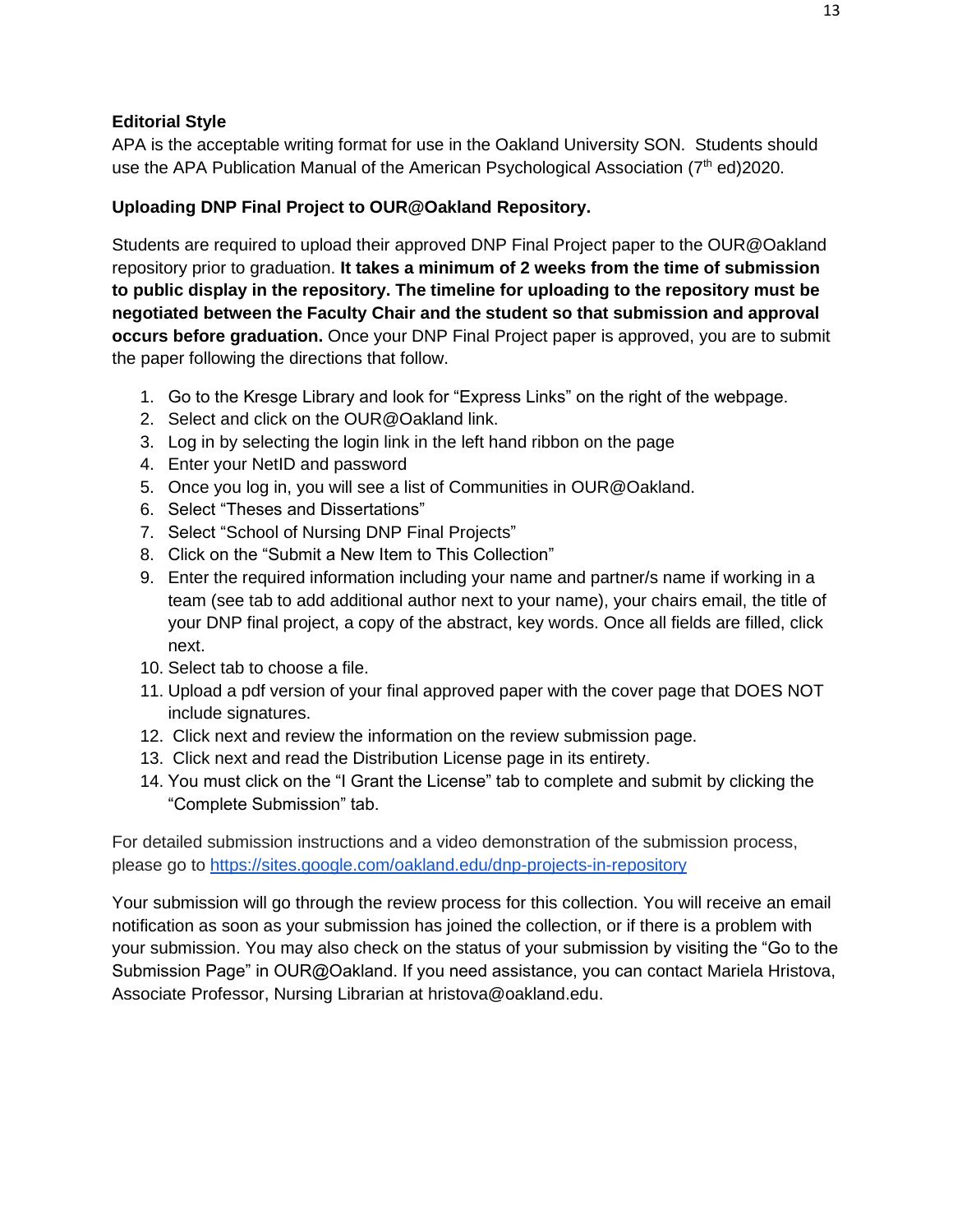## <span id="page-13-0"></span>**APPENDIX A: DNP PROJECT AREA OF INTEREST AND TEAM APPROVAL FORM**

Date:  $\_\_$ 

Student name:

Student name:

Describe your area of interest:

Describe the problem to be addressed and specify the question to be answered.

Explain the importance of the question or problem to the area of specialty nursing.

Submit the results of a review of the literature on your topic area. Include references that will assist the DNP Project Team members to understand your area of interest and question to be answered.

Describe the DNP Project method proposed to answer the problem.

Describe your plans for dissemination of DNP Project results

The signature of the DNP Project Team indicates approval of the DNP Final Project idea/concept and agreement to serve on the team.

Student (print): \_\_\_\_\_\_\_\_\_\_\_\_\_\_\_\_\_\_\_\_\_\_\_\_\_\_\_\_\_\_\_\_\_\_\_\_\_\_\_\_\_\_\_\_\_\_\_\_\_\_\_\_\_\_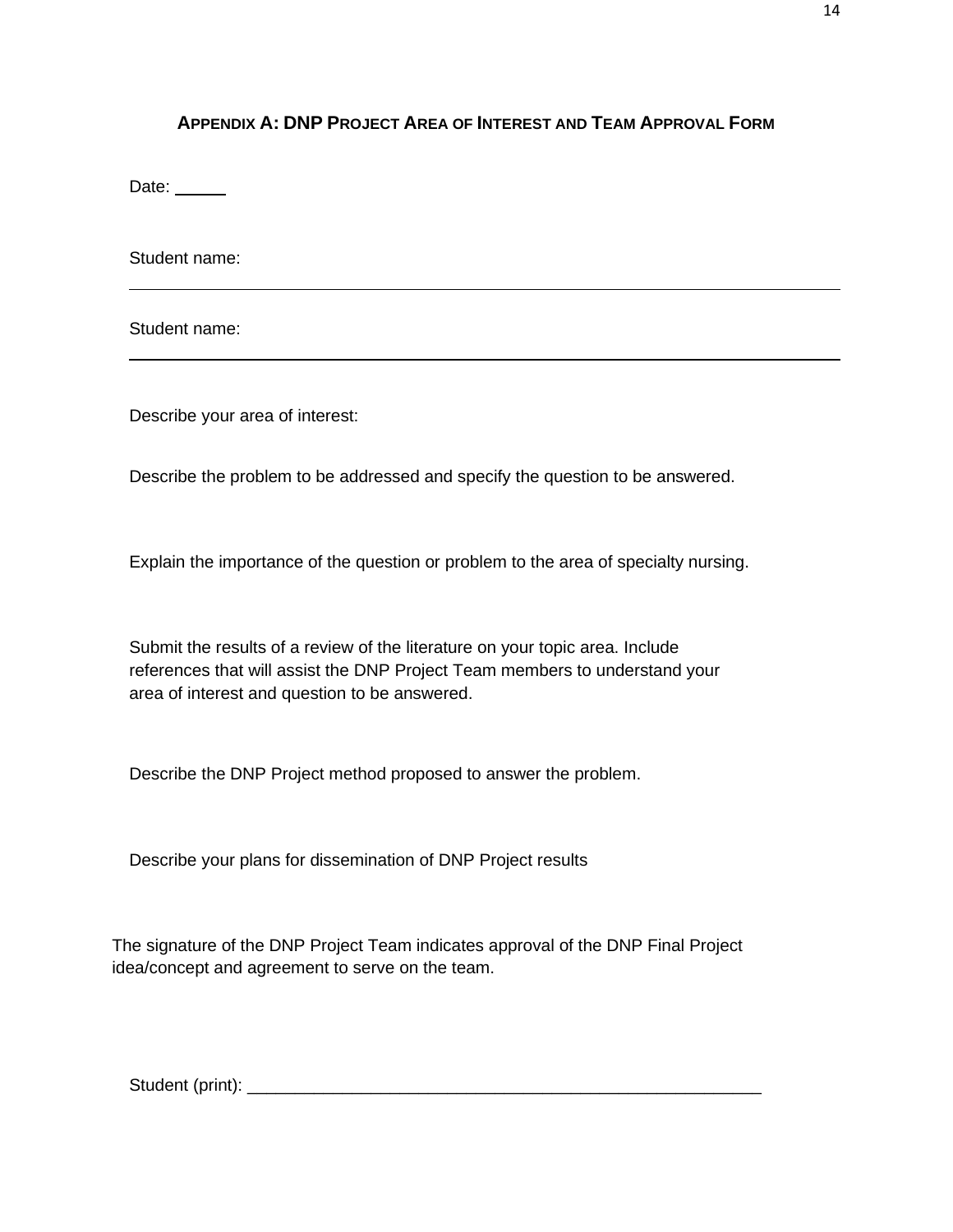| <b>DNP Project Chair:</b>                                                                                                                                                                                                     |      |
|-------------------------------------------------------------------------------------------------------------------------------------------------------------------------------------------------------------------------------|------|
| the control of the control of the control of the control of the control of the control of the control of the control of the control of the control of the control of the control of the control of the control of the control | Date |
| <b>DNP Project Team Member:</b>                                                                                                                                                                                               |      |
|                                                                                                                                                                                                                               | Date |
| <b>Additional Team Members (Optional):</b>                                                                                                                                                                                    |      |
|                                                                                                                                                                                                                               | Date |
| Students are to complete this form and submit to their DNP Project Chair and any DNP project<br>team members for review.                                                                                                      |      |

Upon approval by the DNP Project Chair, students are to sign and then forward to their DNP Project Chair and DNP Project Team member/s for a signature.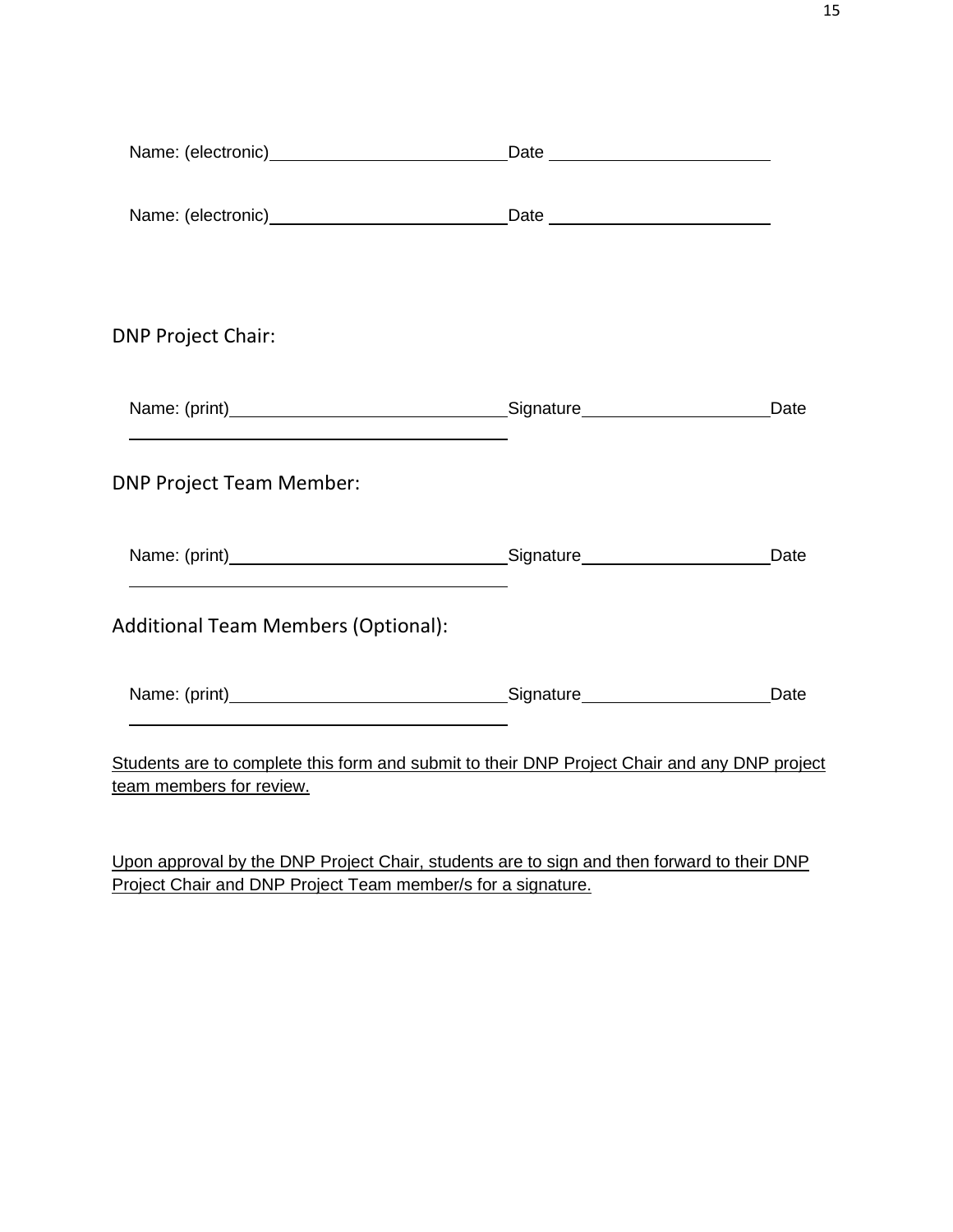## **APPENDIX B: GROUP DNP PROJECT PLANNING FORM**

<span id="page-15-0"></span>Students who are completing a Group DNP Project are required to submit this form to the DNP Project Chair for approval at the beginning of the DNP Planning Process. As outlined in the DNP Project Requirements, only 2 students may work together, students must be individually evaluated, and the Project must comply with the AACN (2015) requirements.

| <b>Requirements</b>                                                                                                                                      | <b>Student A</b> | <b>Student B</b> |
|----------------------------------------------------------------------------------------------------------------------------------------------------------|------------------|------------------|
| Describe the contributions to<br>overall DNP Project Planning.                                                                                           |                  |                  |
| Describe the Aim/Objectives of<br>which student is taking a<br>leadership role.                                                                          |                  |                  |
| Describe contributions to:<br>- Writing DNP Project Proposal<br>- Proposal Presentation<br>- IRB submission<br>- Developing plan for Experience<br>Hours |                  |                  |
| Describe the contributions to:<br>- Project Planning<br>- Project Implementation<br>- Project Analysis/Synthesis<br>- Project Dissemination-             |                  |                  |
| Describe the contributions to:<br>-DNP Project Final Report<br>-Mechanism for dissemination                                                              |                  |                  |
| Other project related<br>contributions:                                                                                                                  |                  |                  |
| <b>Student Signatures:</b>                                                                                                                               |                  |                  |

## **Approved by DNP Project Chair:**

Name: (print) Signature Date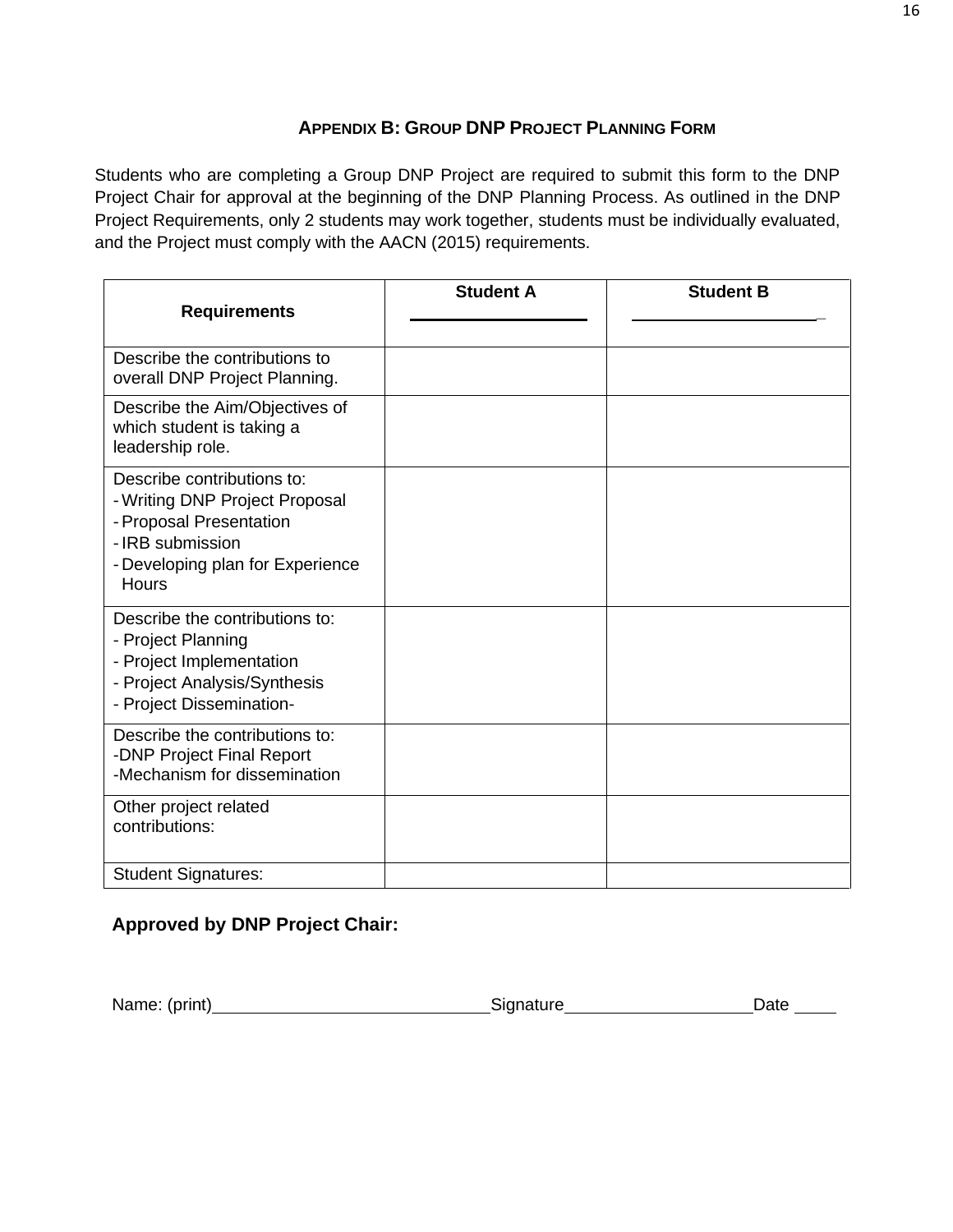## **APPENDIX C: DNP PROJECT TIME LOGS**

# <span id="page-16-0"></span>**DNP Project Hours Tracking Form**

| Date | Hours | <b>DNP Project Task</b><br>Completed | <b>AACN Essential Met</b> | Mentor<br>Signature |
|------|-------|--------------------------------------|---------------------------|---------------------|
|      |       |                                      |                           |                     |
|      |       |                                      |                           |                     |
|      |       |                                      |                           |                     |
|      |       |                                      |                           |                     |
|      |       |                                      |                           |                     |
|      |       |                                      |                           |                     |
|      |       |                                      |                           |                     |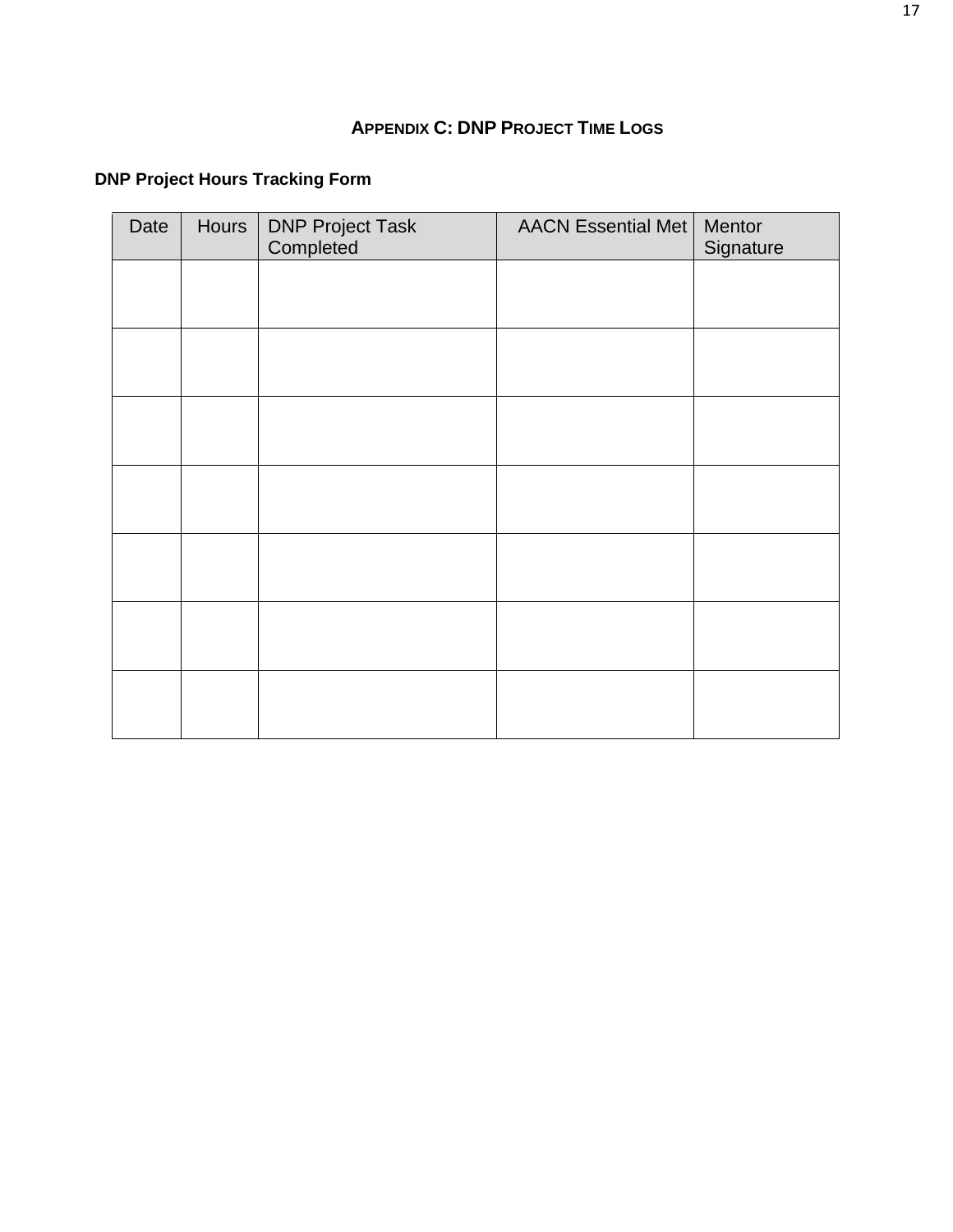**APPENDIX D: FORMAT FOR TITLE PAGE**

#### **DNP RESEARCH REPORT/PROJECT**

by

<span id="page-17-0"></span>[Click here and type YOUR ACADEMIC NAME in all Caps]

A research report submitted in partial fulfillment of the

requirements for the degree of

DOCTOR OF NURSING PRACTICE

Oakland University

Rochester, Michigan

APPROVED BY:

(Chair) (Date)

\_\_\_\_\_\_\_\_\_\_\_\_\_\_\_\_\_\_\_\_\_\_\_\_\_\_\_\_\_\_\_\_

(Member) (Date)

18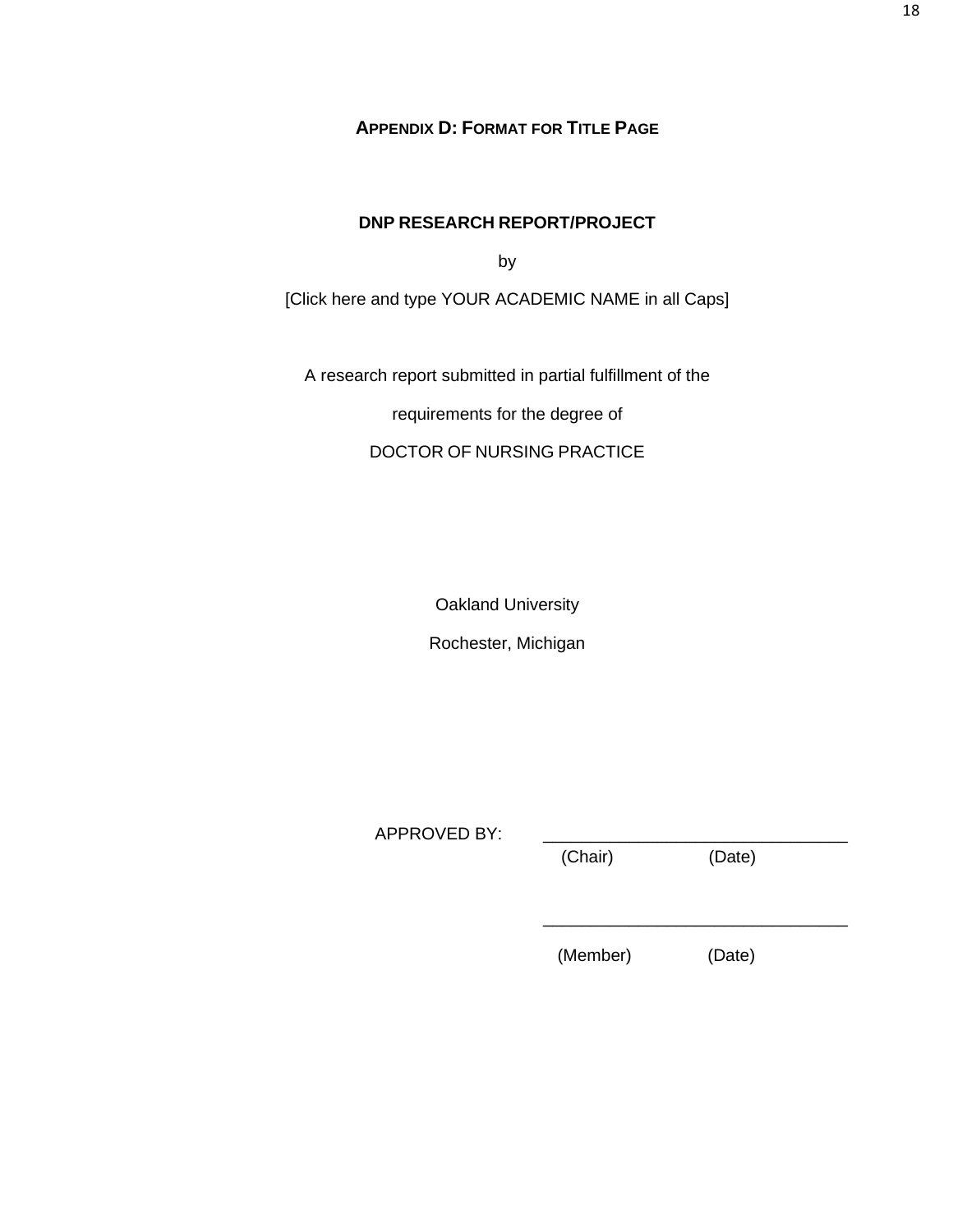## **APPENDIX E: DNP PROPOSAL RUBRIC**

<span id="page-18-0"></span>Score each area using the following Likert scale: 1=Strongly disagree, 2=Disagree, 3=Neutral, 4=Agree, 5=Strongly Agree

|                                                    |                                                                                                                                                                                                                                                                                                                                                                           | <b>Score</b> |
|----------------------------------------------------|---------------------------------------------------------------------------------------------------------------------------------------------------------------------------------------------------------------------------------------------------------------------------------------------------------------------------------------------------------------------------|--------------|
| <b>Background and Significance</b>                 | Describes the phenomena, its importance to healthcare<br>and affected stakeholders.                                                                                                                                                                                                                                                                                       |              |
| <b>Purpose Statement</b>                           | Clearly and concisely states the goal of the project.                                                                                                                                                                                                                                                                                                                     |              |
| Review of the Literature                           | Provides an organized, integrated summary of the state<br>of the science (with level of evidence provided).                                                                                                                                                                                                                                                               |              |
| <b>Theoretical Framework</b>                       | Provides appropriate theoretical framework to guide<br>project.                                                                                                                                                                                                                                                                                                           |              |
| Methods and Procedures                             | Clearly and concisely summarizes (where applicable):<br>Evidence-based practice model or research design<br>Participants/population<br>Sample/setting<br>Recruitment<br>Instruments<br>Procedures<br>Key personnel<br><b>Stakeholders</b><br>Barriers to implementation and sustainability<br>Data collection plan<br>Data analysis plan<br><b>Ethical considerations</b> |              |
| Resources                                          | Identifies all anticipated resources and potential costs.                                                                                                                                                                                                                                                                                                                 |              |
| Approvals for Implementation                       | Identifies required approvals needed for implementation<br>(cooperating agencies, IRB, etc)                                                                                                                                                                                                                                                                               |              |
| <b>Evaluation Plan</b>                             | Clearly and concisely summarizes evaluation plan (where<br>applicable):<br>• Objectives or research questions.<br>• Plan for monitoring objective accomplishment.<br>• Plan if problems encountered during implementation.                                                                                                                                                |              |
| References                                         | <b>Current references</b>                                                                                                                                                                                                                                                                                                                                                 |              |
| Clarity of Writing and<br><b>Writing Technique</b> | Writing is clear and succinct. The writer incorporates the<br>active voice when appropriate. Appropriate grammar                                                                                                                                                                                                                                                          |              |
| <b>APA</b>                                         | Follows current APA format guidelines                                                                                                                                                                                                                                                                                                                                     |              |
|                                                    | <b>Total Score</b>                                                                                                                                                                                                                                                                                                                                                        |              |

Project Chair Signature: \_\_\_\_\_\_\_\_\_\_\_\_\_\_\_\_\_\_\_\_\_\_\_\_\_\_\_\_\_\_\_\_\_\_\_\_\_Date

Team member Signature: \_\_\_\_\_\_\_\_\_\_\_\_\_\_\_\_\_\_\_\_\_\_\_\_\_\_\_\_\_\_\_\_\_\_\_\_Date \_\_\_\_\_

19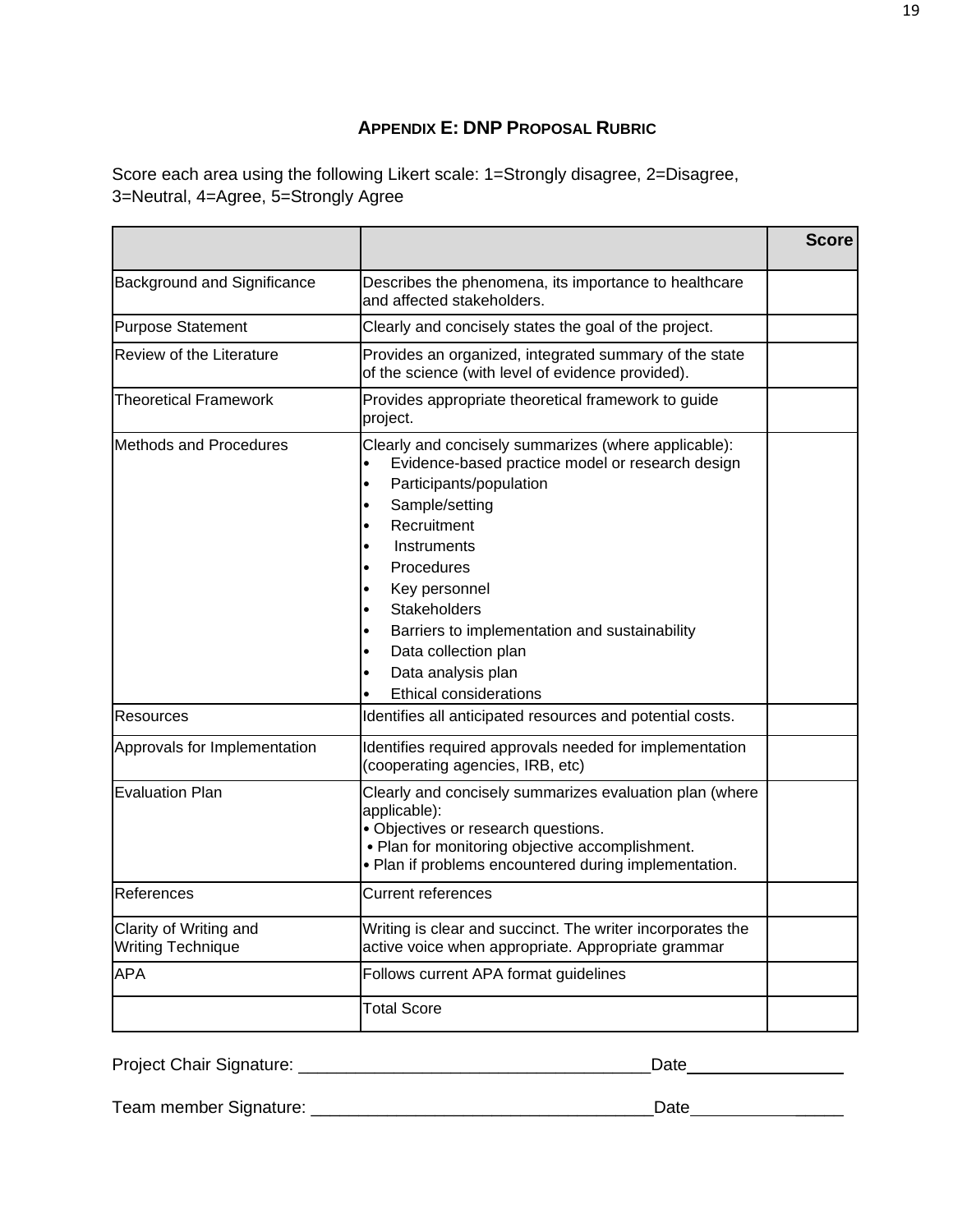# **APPENDIX F: FINAL PROJECT RUBRIC/APPROVAL FORM**

<span id="page-19-0"></span>Score each area using the following Likert scale:

1=Strongly disagree, 2=Disagree, 3=Neutral, 4=Agree, 5=Strongly Agree

|                                    |                                                                                                                                                                                                                                                                                                                                                                                     | <b>Score</b> |
|------------------------------------|-------------------------------------------------------------------------------------------------------------------------------------------------------------------------------------------------------------------------------------------------------------------------------------------------------------------------------------------------------------------------------------|--------------|
|                                    | Background & Significance Describes the phenomena, its importance to healthcare and<br>affected stakeholders                                                                                                                                                                                                                                                                        |              |
| <b>Purpose Statement</b>           | Clearly and concisely states the goal of the project.                                                                                                                                                                                                                                                                                                                               |              |
| <b>Review of the Literature</b>    | Provides an organized, integrated summary of the state of the<br>science (with level of evidence provided).                                                                                                                                                                                                                                                                         |              |
| <b>Theoretical Framework</b>       | Provides appropriate theoretical framework to guide project.                                                                                                                                                                                                                                                                                                                        |              |
| <b>Methods and Procedures</b>      | Clearly and concisely summarizes (where applicable): •<br>Evidence-based Practice model or Research design<br>• Participants/population<br>• Sample/setting<br>• Recruitment<br>• Instruments<br>• Procedures<br>• Key personnel<br>• Stakeholders<br>• Barriers to implementation and sustainability<br>• Data collection plan<br>• Data analysis plan<br>• Ethical considerations |              |
| <b>Resources</b>                   | Identifies all required resources and costs                                                                                                                                                                                                                                                                                                                                         |              |
| Approvals for<br>Implementatio     | Provides all required letters of support from cooperating<br>agencies (as appendices).                                                                                                                                                                                                                                                                                              |              |
| <b>Results</b>                     | Clearly and concisely summarizes (if appropriate):<br>• How each goal/research question was objectively evaluated.<br>• Statistical analyses for each goal/question.                                                                                                                                                                                                                |              |
| <b>Discussion</b>                  | Addresses each objective:<br>• Provides facilitators and barriers encountered.<br>· Identifies unintended consequences (both positive and<br>negative, if appropriate) and how handled.<br>• Thorough analysis of findings with comparison to literature.                                                                                                                           |              |
| Recommendations<br>and Limitations | Provides future recommendations for project/research and possible<br>application of this project in other settings. Identifies all limitations<br>of project                                                                                                                                                                                                                        |              |
| Implications for practice<br>and   | Discusses impact of project and residency on personal growth and                                                                                                                                                                                                                                                                                                                    |              |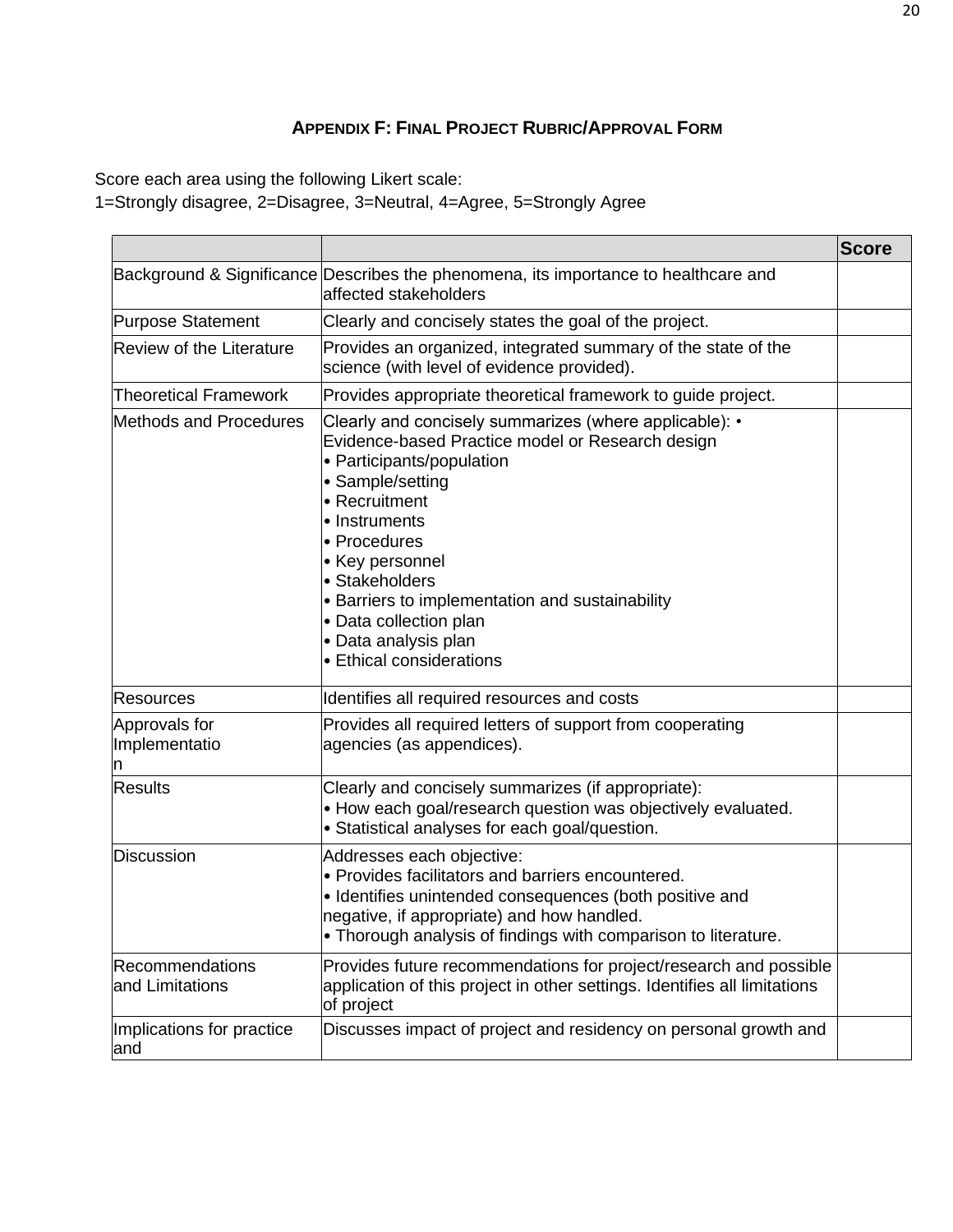| career development                                 | development                                                                                                      |  |
|----------------------------------------------------|------------------------------------------------------------------------------------------------------------------|--|
| <b>References</b>                                  | Current state of the science references (with matrix)                                                            |  |
| Clarity of Writing and<br><b>Writing Technique</b> | Writing is clear and succinct. The writer incorporates the active voice<br>when appropriate. Grammar appropriate |  |
| <b>APA</b>                                         | <b>Follows APA</b>                                                                                               |  |
|                                                    | <b>Total Score</b>                                                                                               |  |

| <b>DNP Project Chair Signature:</b> | Date: |  |
|-------------------------------------|-------|--|
|                                     |       |  |

DNP Team member Signature: \_\_\_\_\_\_\_\_\_\_\_\_\_\_\_\_\_\_\_\_\_\_\_\_\_\_\_\_\_\_\_\_\_ Date: \_\_\_\_\_\_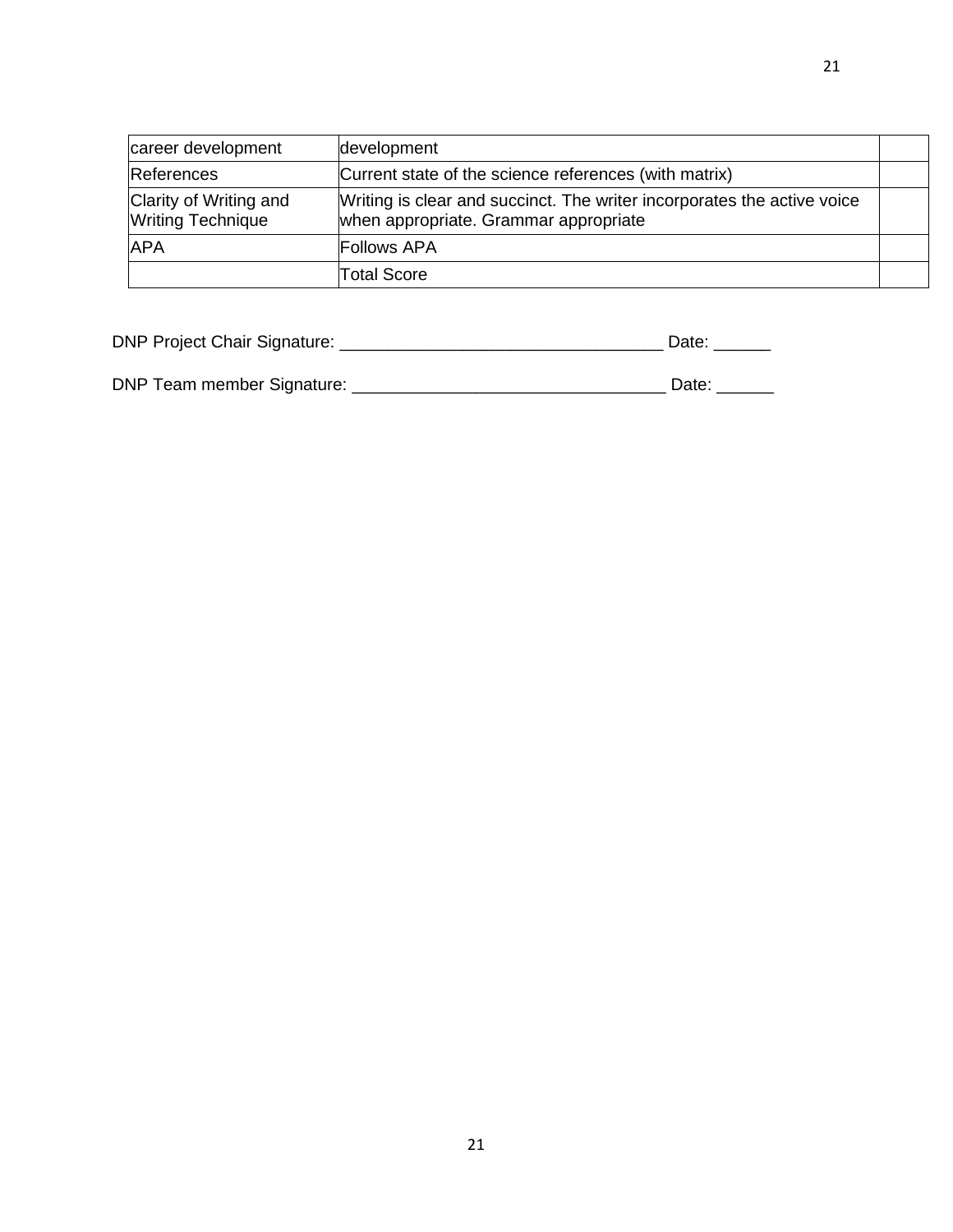# **APPENDIX G: DNP FINAL PROJECT COMPLETION APPROVAL FORM**

<span id="page-21-0"></span>

| This is to certify that                                                                                                                 |       | <b>DNP</b> |
|-----------------------------------------------------------------------------------------------------------------------------------------|-------|------------|
| student(s) in the School of Nursing, has successfully presented and<br>received approval for completion of his/her DNP Project entitled |       |            |
| and it has been approved as meeting the requirement for the Degree of<br>Doctor of Nursing Practice.                                    |       |            |
| Oral presentation approved                                                                                                              |       |            |
| <b>DNP Project Chair Signature</b>                                                                                                      |       |            |
| <b>Faculty Team Member Signature</b>                                                                                                    | Date: |            |